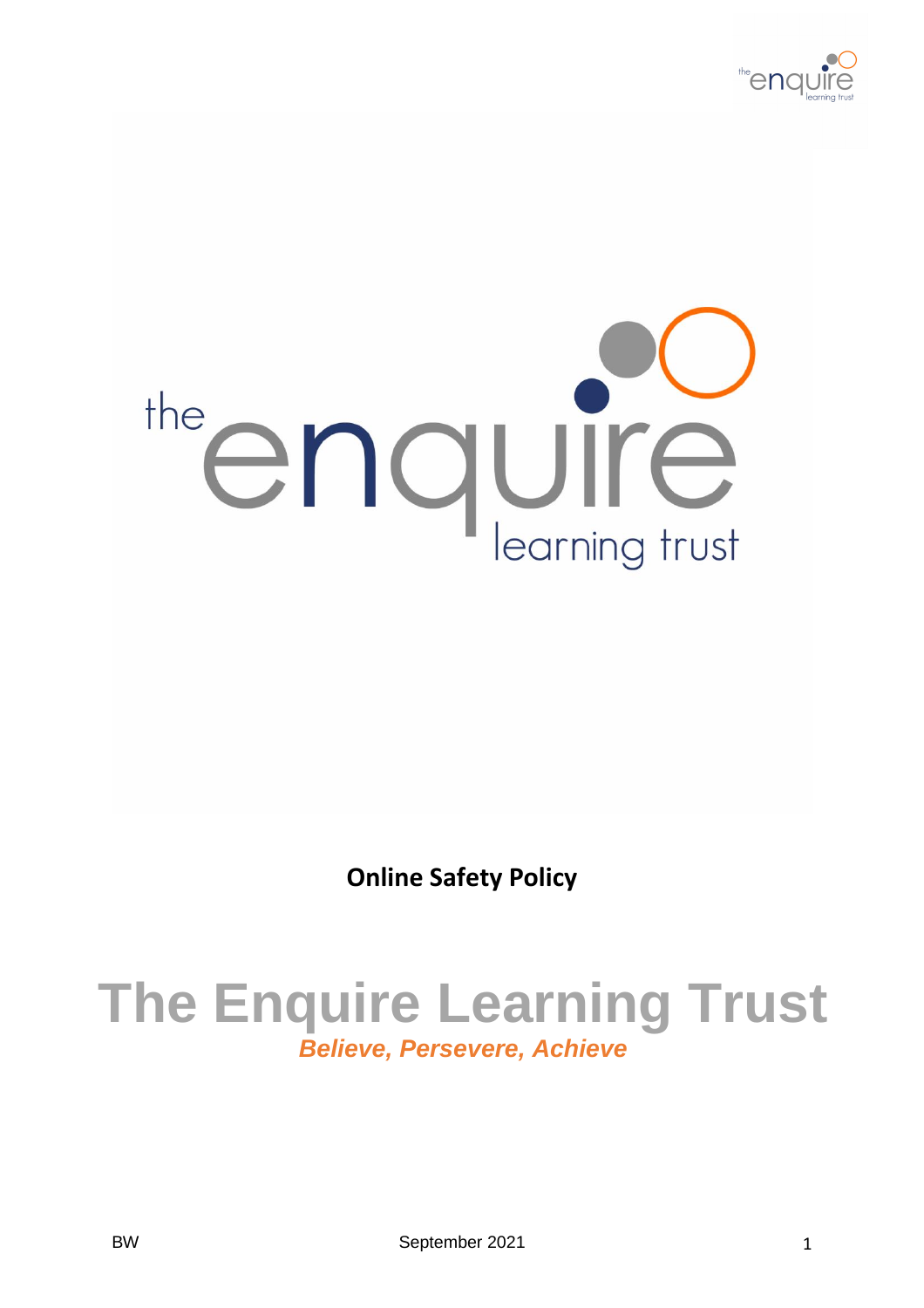

# **Contents**

| 1. | Policy Development and Review | 3  |
|----|-------------------------------|----|
| 2. | Scope of the Policy           | 4  |
| 3  | Roles and Responsibilities    | 5  |
| 4. | Education                     | 10 |
| 5. | Technical                     | 13 |
| 6. | <b>National Links</b>         | 29 |
| 7. | Legislation                   | 30 |

# **Version History**

| Date      | Author                 | Version | Comment                       |
|-----------|------------------------|---------|-------------------------------|
| Oct 2019  | <b>Michael Elliott</b> |         | Approved by Trustees Oct 2019 |
| Sept 2021 | Natalie Message        | 2       | Reviewed and updated          |
| May 2022  | Natalie Message        | 3       | Reviewed and updated          |
|           |                        |         |                               |
|           |                        |         |                               |
|           |                        |         |                               |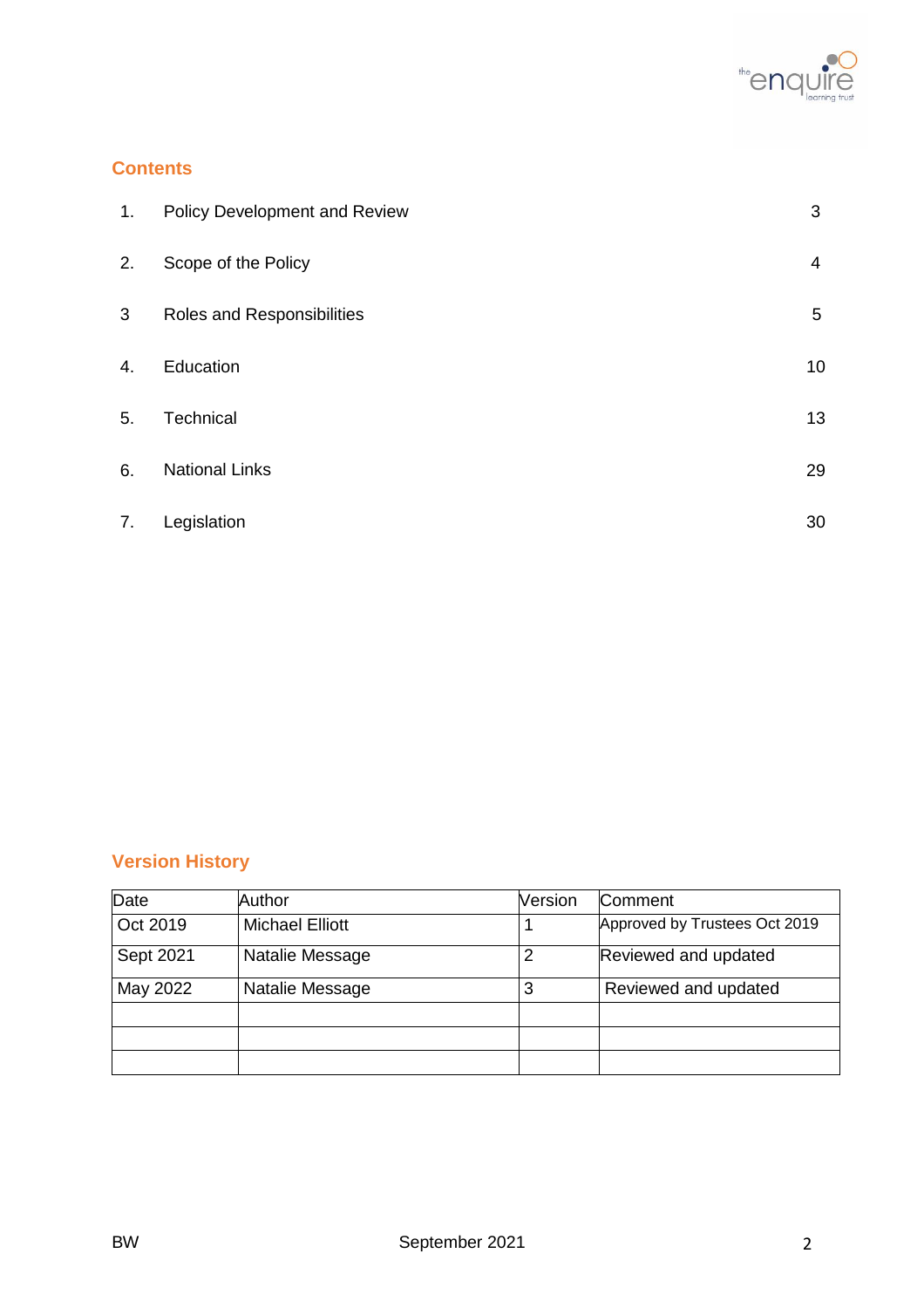

# **1. Policy Development and Review**

The Online Safety Policy was developed by the Trust in March 2018. It has been written with reference to policy templates from South West Grid for Learning and London Grid for Learning and adapted to meet our needs. It is reviewed in full annually and amended where necessary during the year in response to developments in the academy and local area.

Upon review, the policies below will be consulted to ensure clarity.

- Safeguarding / child protection.
- Anti-bullying
- **•** Behaviour
- Information Security
- Information Governance
- Employee code of conduct / employee's handbook
- Data protection
- Preventing Radicalisation
- Social Media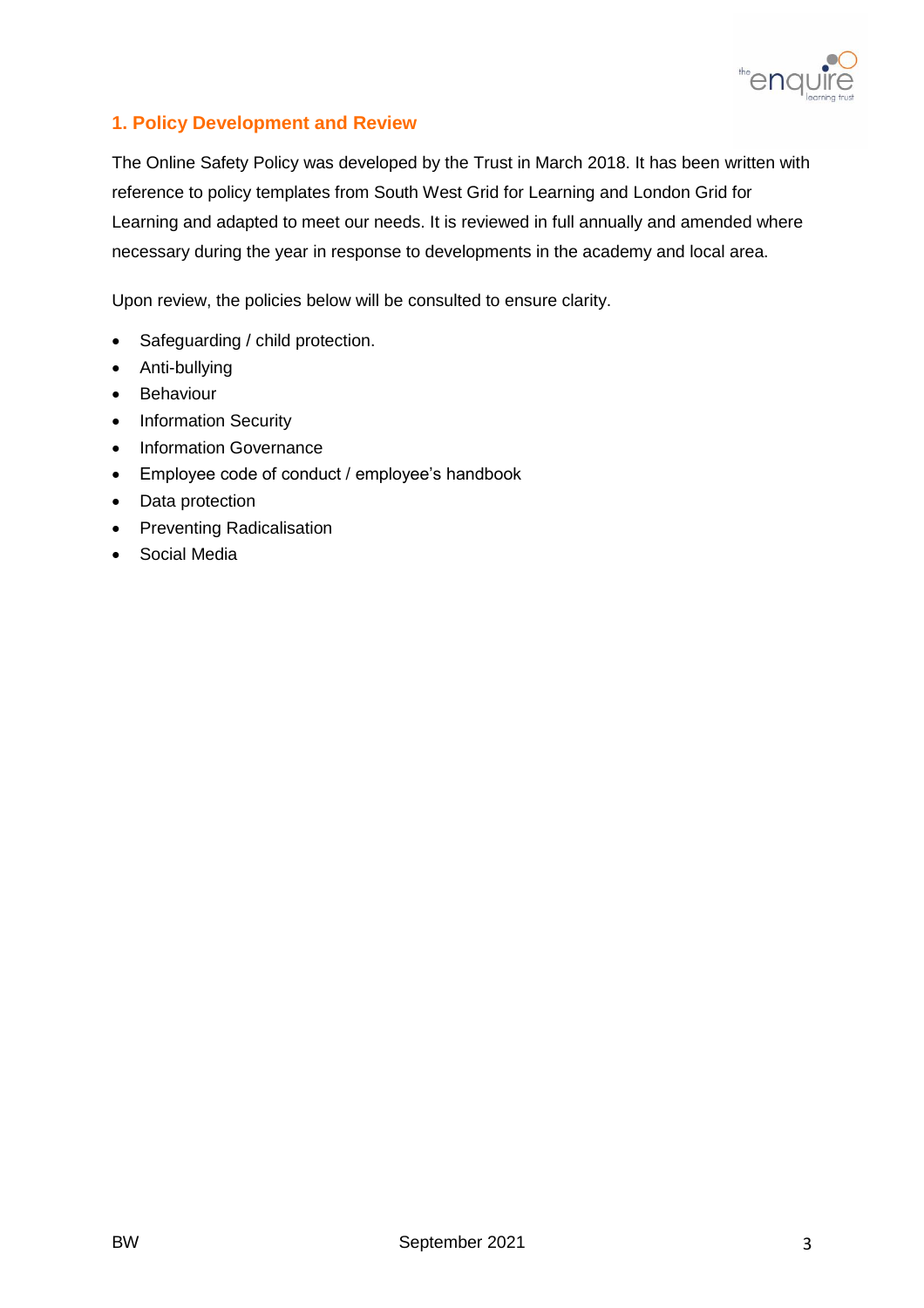

# **2. Scope of the Policy**

This policy applies to all members of the academy community (including employees, pupils, volunteers, parents / carers, visitors, community users) who have access to and are users of academy ICT systems, both in and out of the academy.

The Education and Inspections Act 2006 empowers Principals to such extent as is reasonable, to regulate the behaviour of pupils / pupils when they are off the academy site and empowers members of employees to impose disciplinary penalties for inappropriate behaviour. This is pertinent to incidents of cyber-bullying or other Online Safety incidents covered by this policy, which may take place outside of the academy, but is linked to membership of the academy. The 2011 Education Act increased these powers with regard to the searching for and of electronic devices and the deletion of data. In the case of both acts, action can only be taken over issues covered by the published Behaviour Policy.

The academy will deal with such incidents within this policy and associated behaviour and anti-bullying policies and will, where known, inform parents / carers of incidents of inappropriate Online Safety behaviour that take place out of academy.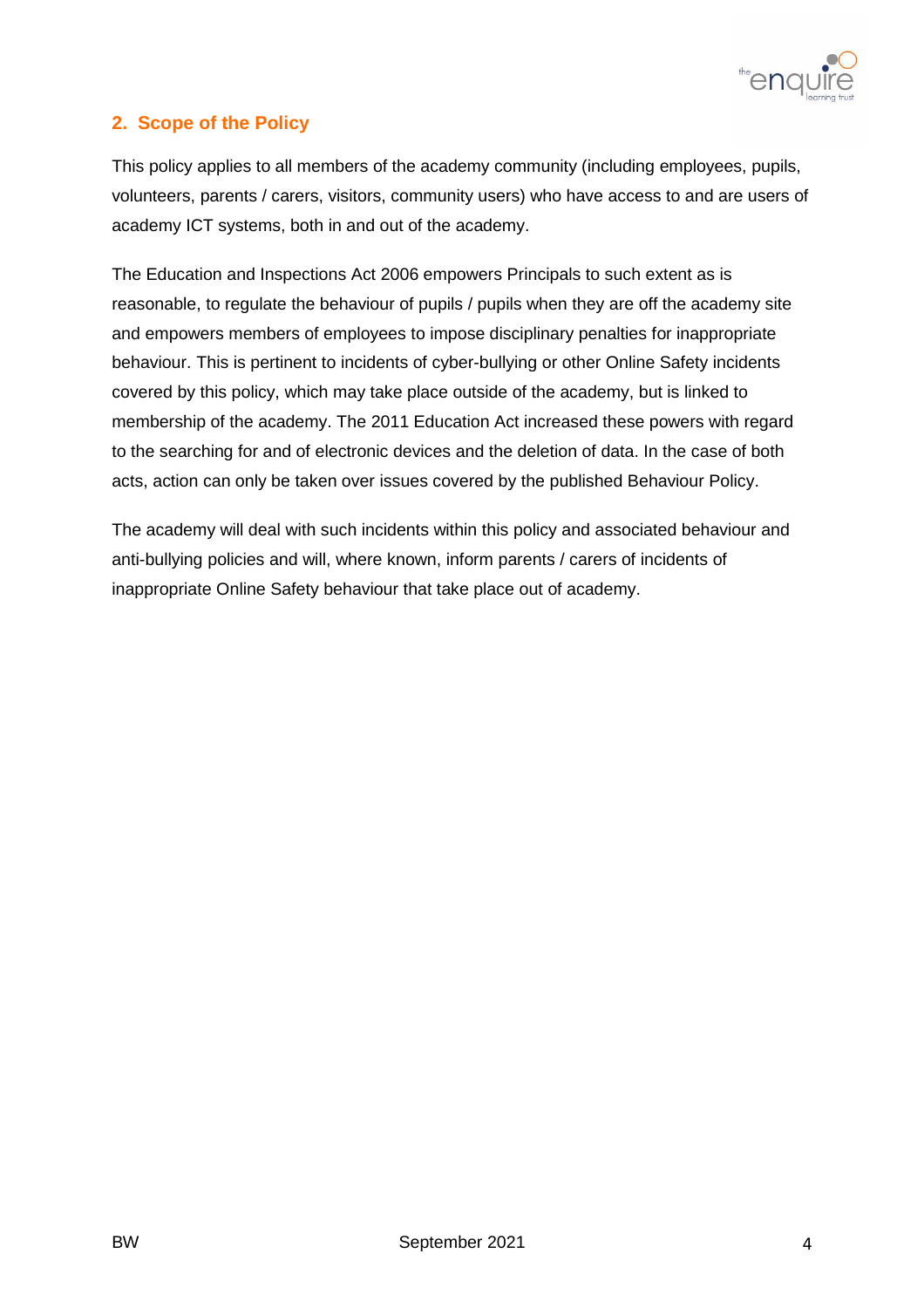

# **3. Roles and Responsibilities**

The following section outlines the online safety roles and responsibilities of individuals and groups within the academy:

#### **Academy Improvement Committees**

Academy Improvement Committees are included in the process for approving the Online Safety Policy and for reviewing the effectiveness of the policy. This will be carried out by the Academy Improvement Committee receiving regular information about online safety incidents and monitoring reports.

#### **Principal and Senior Leaders**

- The Principal has a duty of care for ensuring the safety (including online safety) of members of the academy community, though the day to day responsibility for online safety will be delegated to the academy IT Leads.
- The Principal and (at least) another member of the Senior Leadership Team are aware of the procedures to be followed in the event of a serious online safety allegation being made against a member of employees.
- The Principal and Senior Leaders are responsible for ensuring that the academy IT Leads and other relevant employees receive suitable training to enable them to carry out their online safety roles and to train other colleagues, as relevant.
- The Senior Leadership Team will receive regular monitoring reports from the academy IT Leads.

#### **Academy IT Lead:**

- Takes day to day responsibility for online safety issues and has a leading role in establishing and reviewing the academy online safety policies / documents.
- Ensures that all employees are aware of the procedures that need to be followed in the event of an online safety incident taking place.
- Provides training and advice for employees.
- Liaises with the Trust and other relevant bodies.
- Liaises with academy IT support employees.
- Receives reports of online safety incidents.
- Attends relevant meeting / Academy Improvement Committee.
- Reports regularly to Senior Leadership Team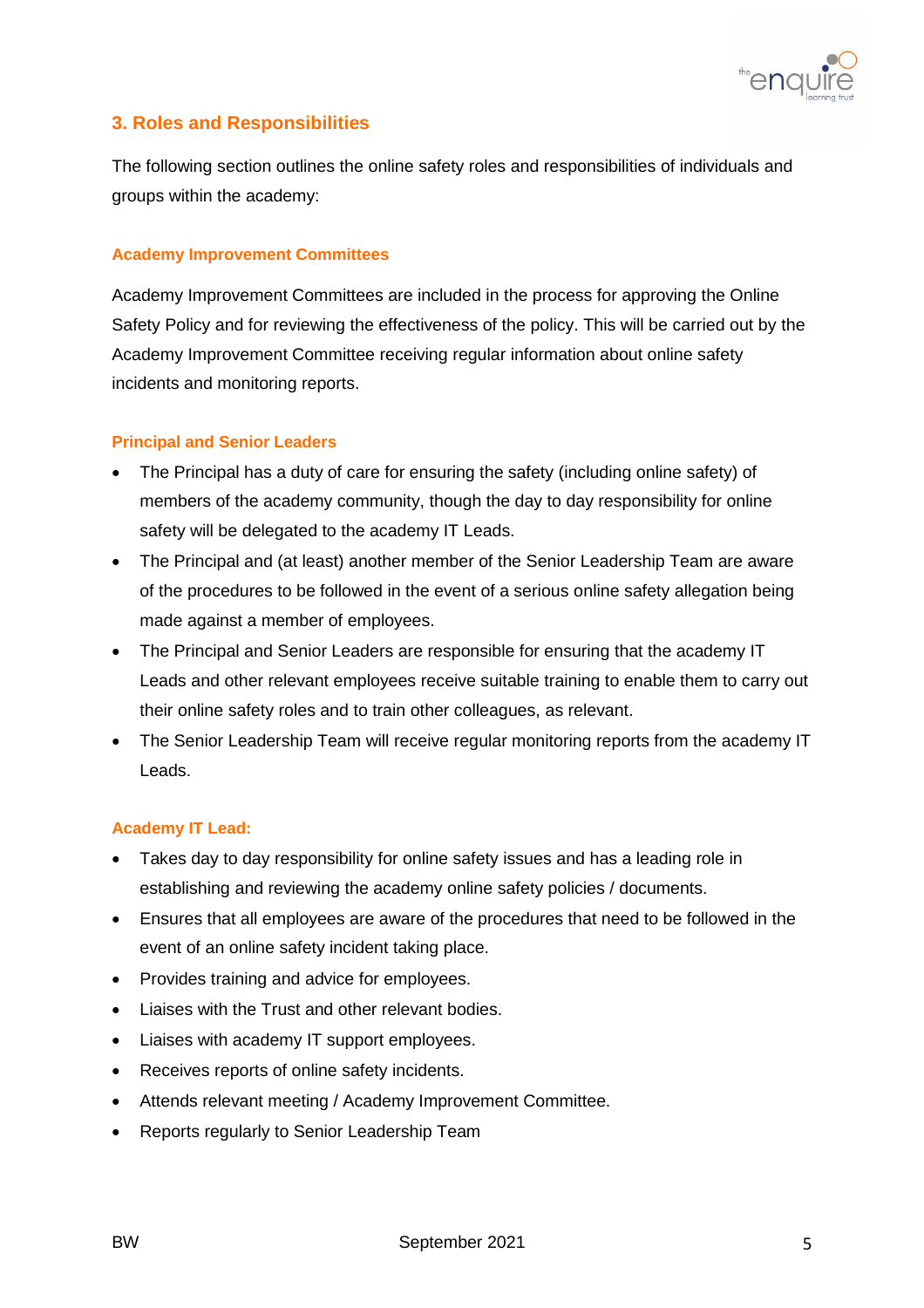

#### **ICT Technical Support**

The ICT Technical Support employees are responsible for ensuring:

- That the academy's technical infrastructure blueprint from the Trust is supported, regularly checked, updated, and therefore secure and is not open to misuse or malicious attack.
- That users may only access the networks and devices through a properly enforced password protection policy, in which passwords are regularly changed in accordance with the Trust Information Governance policy.
- That internet filtering is differentiated according to the age of the person and the needs of the academy.
- That they keep up to date with online safety technical information in order to effectively carry out their online safety role and to inform and update others as relevant.
- That the use of the academy network / internet / remote access / email is regularly monitored in order that any misuse / attempted misuse can be reported to the Principal/Vice Principal for investigation / action / sanction.

#### **Teaching and Support Employees**

Are responsible for ensuring that:

- They have an up to date awareness of online safety matters and of the current academy Online Safety Policy and practices.
- They have read, understood and signed the Employees Acceptable Use Policy (AUP).
- They report any suspected misuse or problem to the Principal / Vice Principal for investigation / action / sanction
- All digital communications with pupils / parents / carers should be on a professional level and only carried out using official academy systems.
- Online safety issues are embedded in all aspects of the curriculum and other activities.
- Pupils understand and follow the Online Safety Policy and acceptable use policies.
- Pupils have a good understanding of research skills and the need to avoid plagiarism and uphold copyright regulations.
- They monitor the use of digital technologies, mobile devices, cameras etc. in lessons and other academy activities (where allowed) and implement current policies with regard to these devices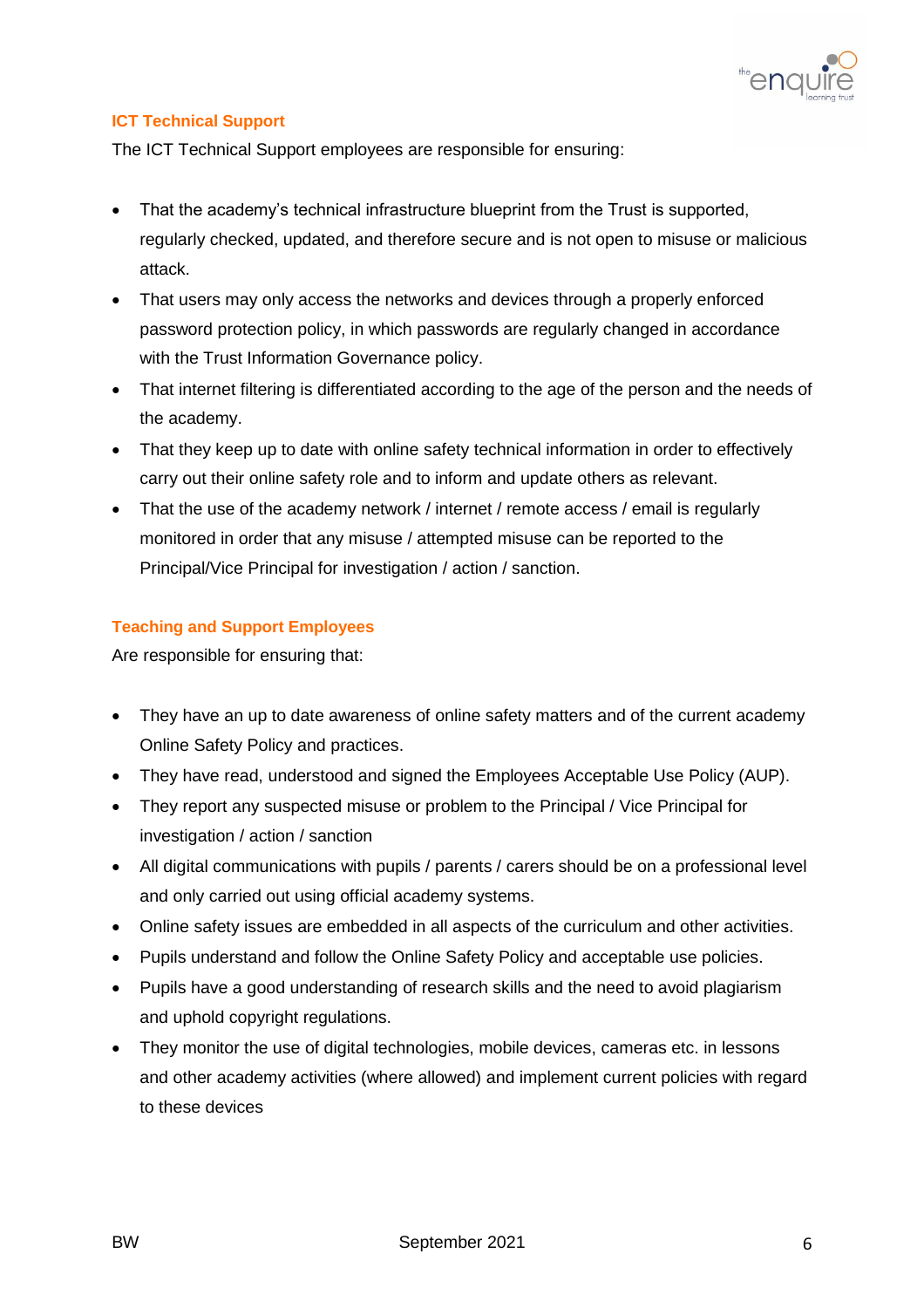

• In lessons where internet use is pre-planned pupils should be guided to sites checked as suitable for their use and that processes are in place for dealing with any unsuitable material that is found in internet searches.

#### **Designated Safeguarding Lead**

The Designated Safeguarding Lead has the lead responsibility for all safeguarding and child protection matters, including online safety. The DSL should be trained in Online Safety issues and be aware of the potential for serious child protection / safeguarding issues to arise from incidents such as:

- Sharing of personal data.
- Access to illegal / inappropriate materials.
- Inappropriate online contact with adults / strangers.
- Potential or actual incidents of grooming.
- Cyber-bullying.
- Refer to the Trust Safeguarding and Child Protection Policy for further information.

#### **Pupils:**

- Are responsible for using the academy digital technology systems in accordance with the Acceptable Use Agreement.
- Have a good understanding of research skills and the need to avoid plagiarism and uphold copyright regulations
- Need to understand the importance of reporting abuse, misuse or access to inappropriate materials and know how to do so.
- Will be expected to know and understand policies on the use of mobile devices and digital cameras. They should also know and understand policies on the taking / use of images and on cyber-bullying.
- Should understand the importance of adopting good online safety practice when using digital technologies out of academy and realise that the academy's Online Safety Policy covers their actions out of academy, if related to their membership of the academy.

#### **Parents/Carers**

Parents / Carers play a crucial role in ensuring that their children understand the need to use the internet / mobile devices in an appropriate way. The academy will take every opportunity to help parents understand these issues. Parents and carers will be encouraged to support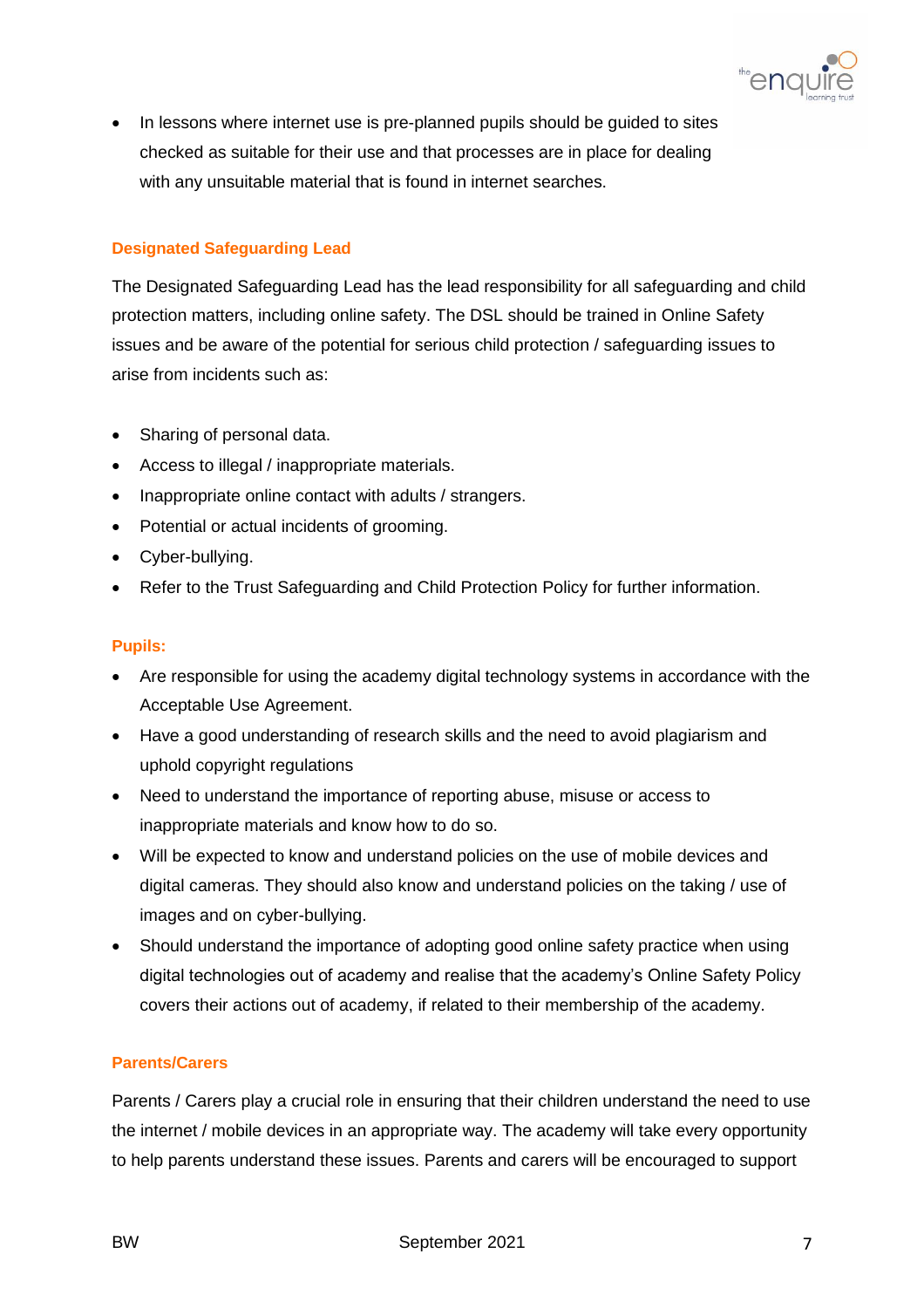

the academy in promoting good online safety practice and to follow guidelines on the appropriate use of:

- Digital and video images taken at academy events.
- Use of social media.
- Their children's personal devices in the academy (where this is allowed).

# **4. Education**

#### **Pupils**

Whilst regulation and technical solutions are very important, their use must be balanced by educating pupils to take a responsible approach. The education of pupils in online safety is therefore an essential part of the academy's online safety provision. Pupils need the help and support of the academy to recognise and avoid online safety risks and build their resilience.

Online safety should be a focus in all areas of the curriculum and employees should reinforce online safety messages across the curriculum. The online safety curriculum should be broad, relevant and provide progression, with opportunities for creative activities and will be provided in the following ways:

- A planned online safety curriculum will be provided as part of Computing / PHSE / RSE / other lessons and should be regularly revisited.
- Key online safety messages will be reinforced as part of a planned programme of assemblies and tutorial / pastoral activities.
- Pupils will be taught in all appropriate lessons to be critically aware of the materials / content they access online and be guided to validate the accuracy of information.
- Pupils will be taught to acknowledge the source of information used and to respect copyright when using material accessed on the internet.
- Pupils will be supported in building resilience to radicalisation by providing a safe environment for debating controversial issues and helping them to understand how they can influence and participate in decision-making.
- Pupils will be helped to understand the need for the Acceptable Use Policy and encouraged to adopt safe and responsible use both within and outside the academy.
- Employees will act as good role models in their use of digital technologies, the internet and mobile devices.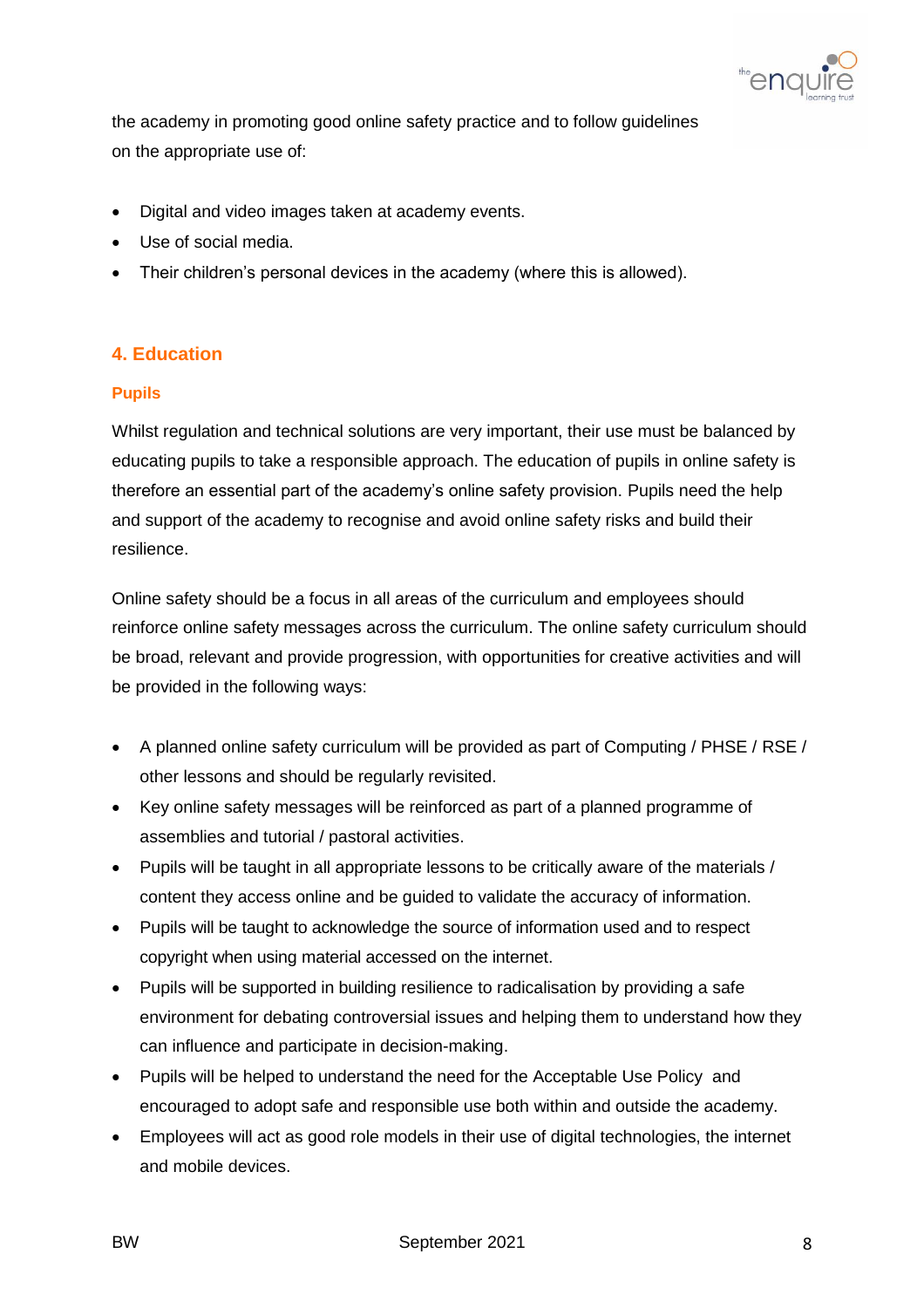

- In lessons where internet use is pre-planned, it is best practice that pupils should be guided to sites checked as suitable for their use and that processes are in place for dealing with any unsuitable material that is found in internet searches.
- Where pupils are allowed to freely search the internet, employees should be vigilant in monitoring the content of the websites.
- It is accepted that from time to time, for good educational reasons, pupils may need to research topics (e.g. racism, drugs, discrimination) that would normally result in internet searches being blocked. In such a situation, employees can request that the Technical employees (or other relevant designated person) can temporarily remove those sites from the filtered list for the period of study. Any request to do so, should be auditable, with clear reasons for the need.

#### **Parents / Carers**

Many parents and carers have only a limited understanding of online safety risks and issues, yet they play an essential role in the education of their children and in the monitoring / regulation of the children's online behaviours. Parents may underestimate how often children come across potentially harmful and inappropriate material on the internet and may be unsure about how to respond.

The academy will therefore seek to provide information and awareness to parents and carers through:

- Curriculum activities
- Letters, newsletters, web site, social media
- Parents / Carers evenings / sessions
- High profile events / campaigns e.g. Safer Internet Day

#### **Employees / Volunteers**

It is essential that all employees receive online safety training and understand their responsibilities, as outlined in this policy. Training will be offered as follows:

 A planned programme of formal online safety training will be made available to employees through Flick Training. This will be regularly updated and reinforced. An audit of the online safety training needs of all employees will be carried out regularly.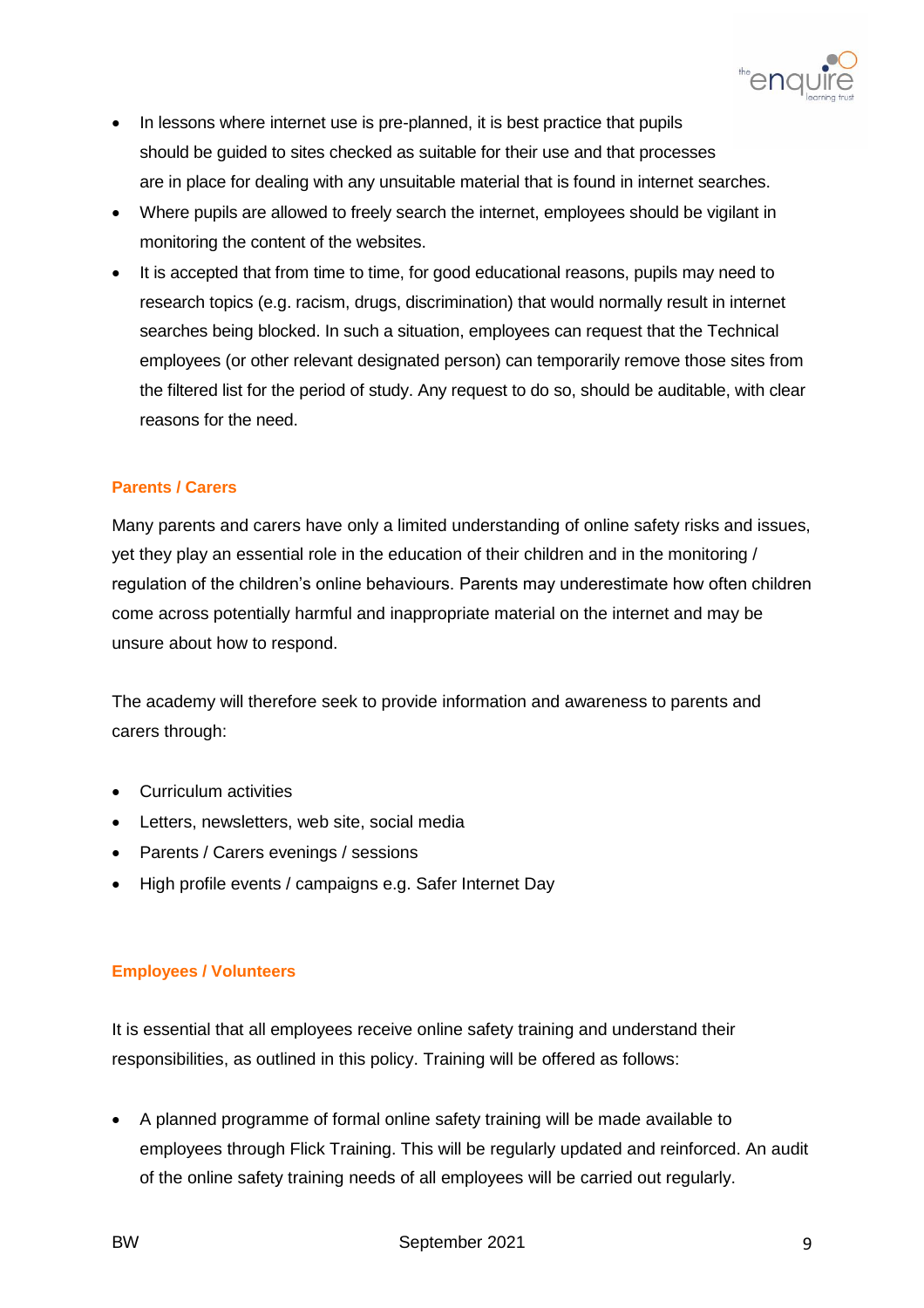

- All new employees will receive online safety training as part of their induction programme, ensuring that they fully understand the academy Online Safety Policy and Acceptable Use Agreements.
- This Online Safety Policy and its updates will be presented to and discussed by employees team meetings / INSET days.

#### **Academy Improvement Committee**

Academy Improvement Committees take part in online safety training / awareness sessions, with particular importance for those who are members of any subcommittee / group involved in technology / online safety / health and safety /safeguarding. This will be offered in a number of ways:

- Attendance at training provided by the Local Authority / National Academy Improvement Committee Association / or other relevant organisation.
- Participation in academy / academy training / information sessions for employees or parents.

#### **5. Technical**

The Trust and the academy will be responsible for ensuring that the academy infrastructure / network is as safe and secure as is reasonably possible.

The technical requirements regarding security and integrity of the academy infrastructure and all devices is contained within the Trust Information Governance policy. The following is for clarity and additional information.

- All users will have clearly defined access rights to academy technical systems and devices suitable to their role within the academy.
- *•* The administrator passwords for the academy ICT systems must also be available to the Principal or other nominated senior leader and kept in a secure place (e.g. academy safe).

#### **Internet Filtering**

*•* Internet access is filtered for all users. Illegal content (child sexual abuse images) is filtered by the filtering provider by actively employing the Internet Watch Foundation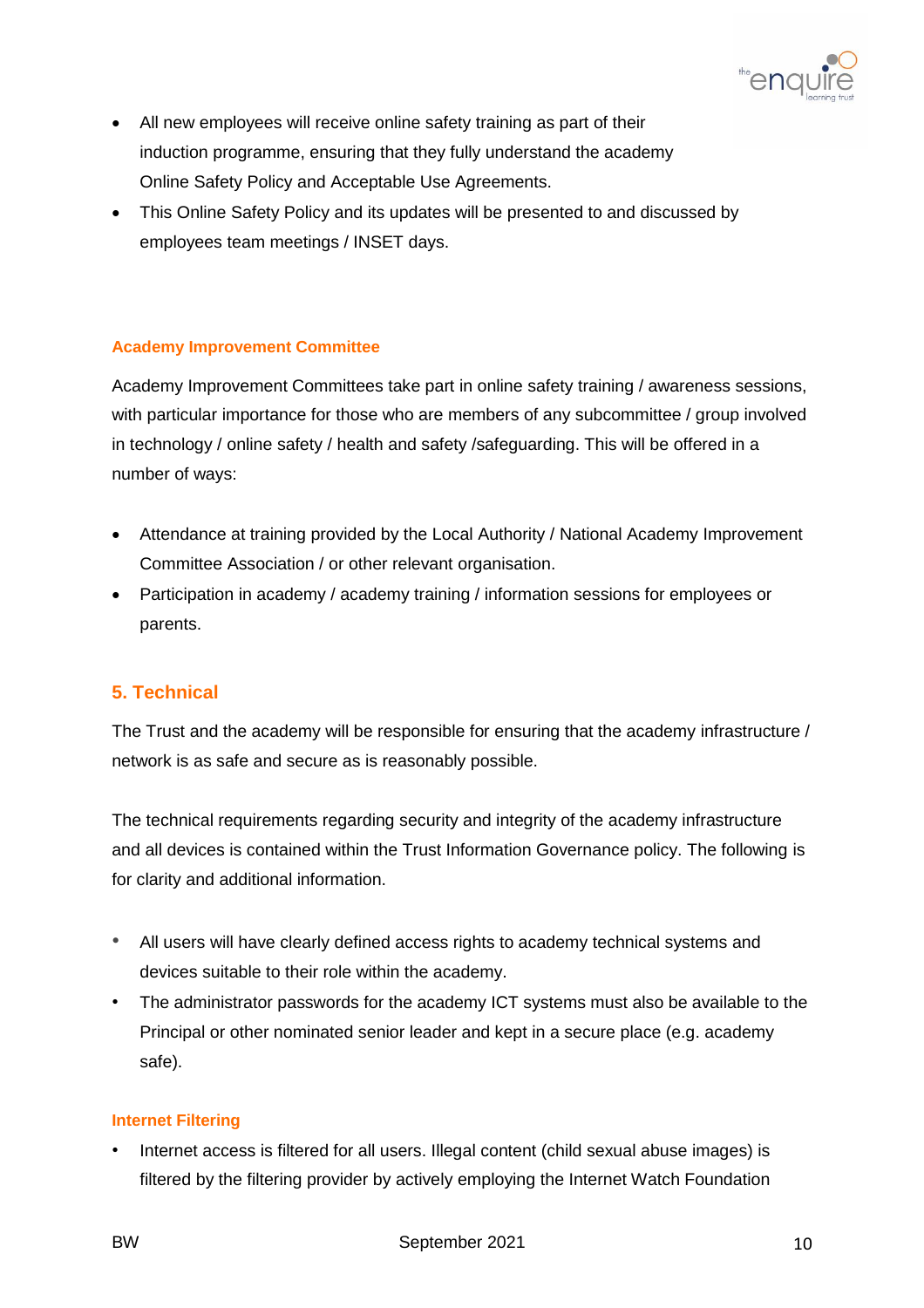

CAIC list. Content lists are regularly updated and internet use is logged and regularly monitored. There is a clear process in place to deal with requests for filtering changes.

- *•* Internet filtering should ensure that pupils are safe from terrorist and extremist material when accessing the internet.
- *•* The academy has provided differentiated user-level filtering (allowing different filtering levels for different ages / stages and different groups of users – employees / pupils etc.)

#### **Monitoring**

No filtering system can guarantee 100% protection against access to unsuitable sites. The academy will therefore monitor the activities of users on the academy network and on academy equipment using Futures Cloud monitoring software.

Monitoring will take place as follows:

- All devices, including iPads, PC's and laptops are monitored using Futures Cloud.
- All student alerts are sent to the online safety lead (Vice Principal), Principal, and IT Lead and action taken as necessary.
- All employees alerts are sent to the Principal, Vice Principal and action taken as necessary.
- The employees who monitor the solution in each academy are in turn monitored by nominated personnel within the Trust.

#### **Passwords**

- All employees will have various passwords for access onto different systems, e.g. academy network, CPOMS, remote access etc. All passwords will be regularly changed in accordance with the Information Governance policy.
- All pupils (at KS1 and above) will be provided with a username and secure password. Users are responsible for the security of their username and password and will be required to change their password in accordance with Trust Information Governance policy.

#### **Anti-Virus**

• Sophos anti-virus software is used on all appropriate academy devices. This software is automatically and regularly updated.

#### **USB Devices**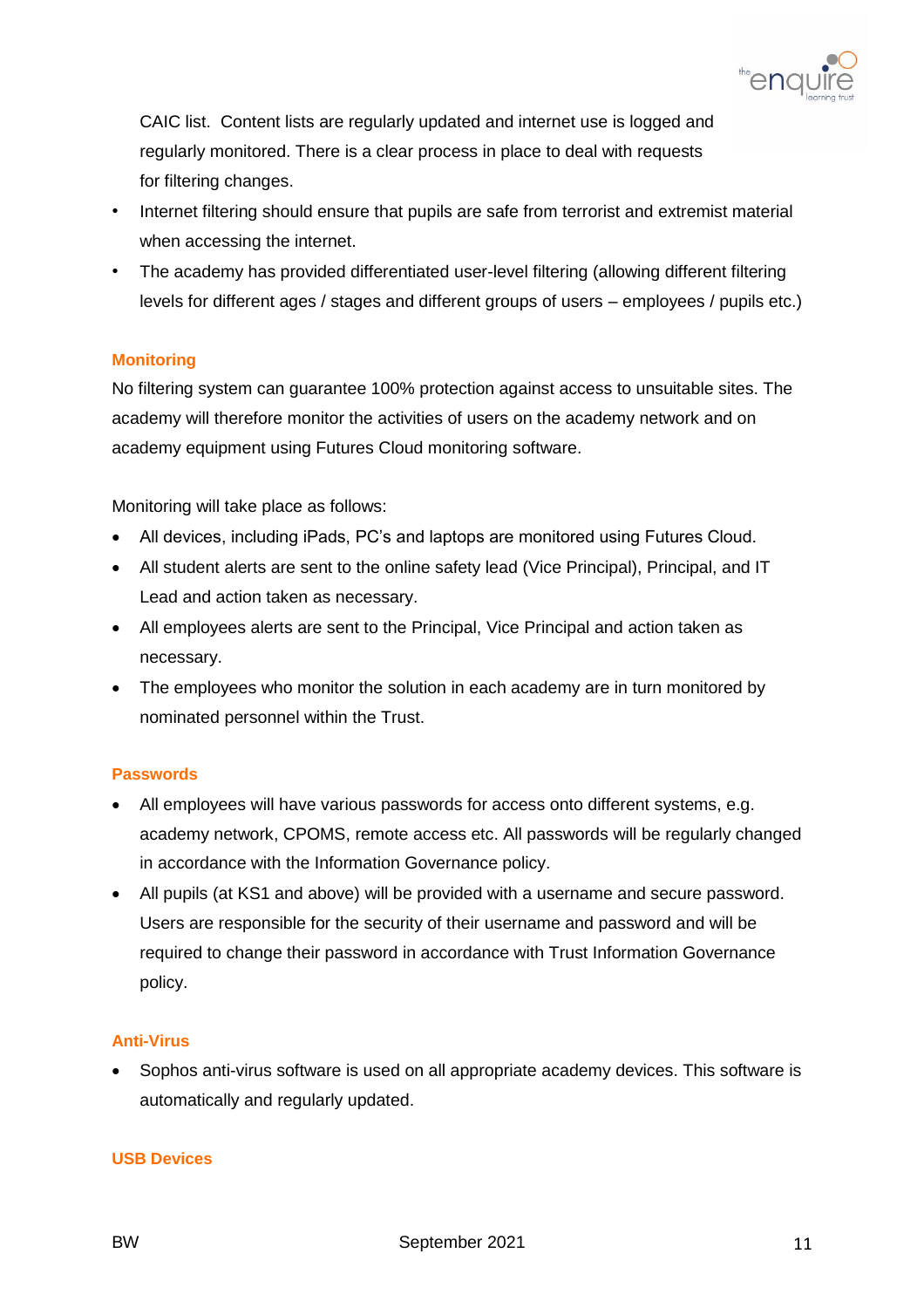

• The use of USB devices such as backup drives, pendrives etc. is not permitted on academy systems.

#### **Personal Mobile Devices**

The term 'personal mobile devices' references the wide range of technology that is now available and will include devices such as:

- Mobile phones / tablets.
- Smart wearable technology (e.g. smart watches).

#### **Employees**

Employees are permitted personally owned mobile devices within the academy, however they must be:

- Switched off or to silent.
- Used only within the employees room.
- In the case of smart watches, employees should have notifications switched off to remove the temptation to check.
- Personal devices are not to be used for taking images/videos of the pupils or other members of employees.
- Not used for direct contact with pupils.

#### **Pupils**

Pupils are not permitted to use personally-owned mobile devices within the academy. In extraordinary circumstances a small number of children may have to bring a device to the academy (e.g. a mobile phone) however this should be handed into reception on arrival at the academy.

Due to the potential for images/videos to be taken in the classroom/playground/toilets etc. parents will be advised not to allow their children to wear smart watches. If any children are found to be wearing a smart watch they will be asked to remove and leave at reception for collection at the end of the academy day.

#### **Digital and Video Images**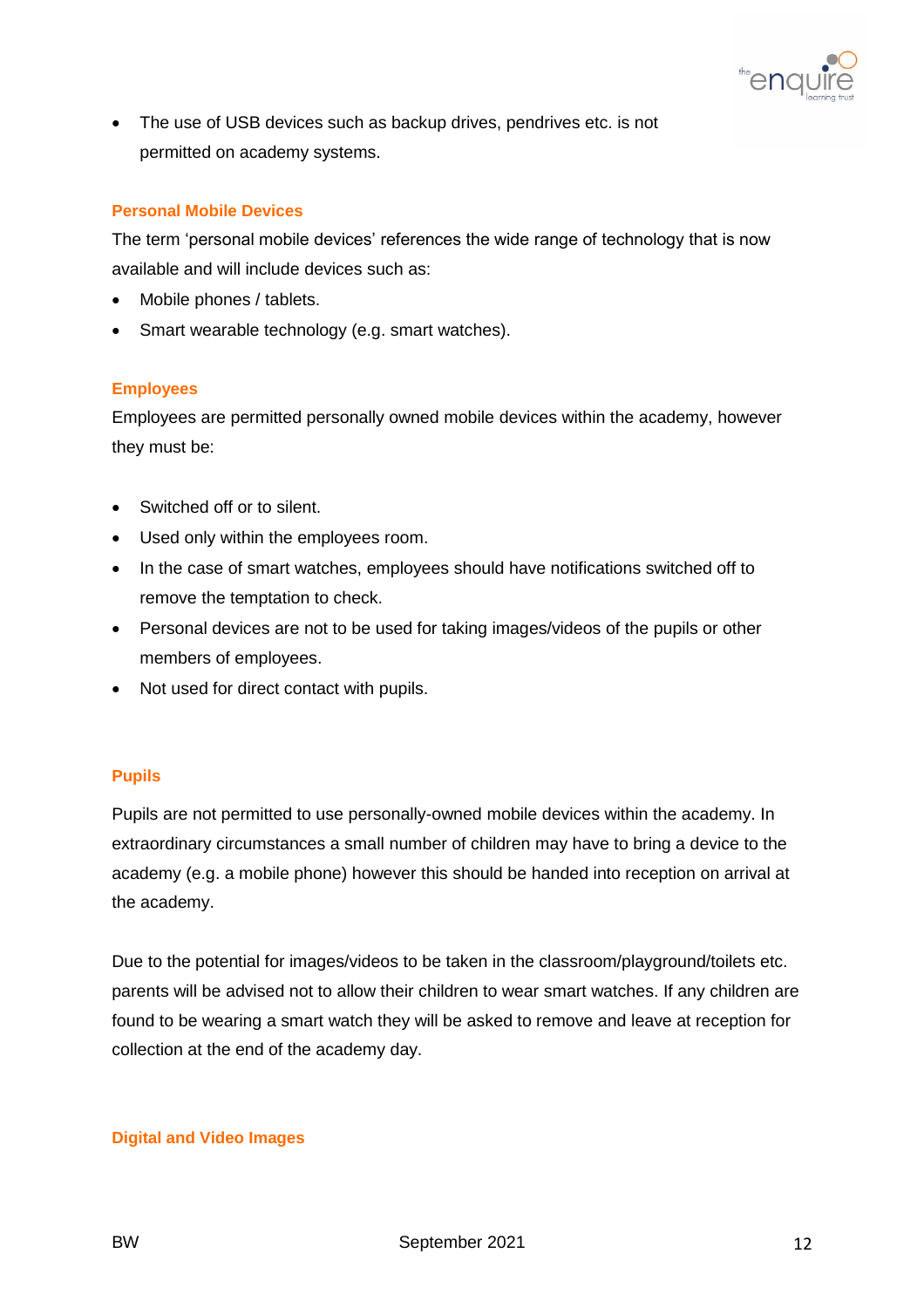

The development of digital imaging technologies has created significant benefits to learning, allowing employees and pupils instant use of images that they have recorded themselves or downloaded from the internet. However, employees, parents / carers and pupils need to be aware of the risks associated with publishing digital images on the internet. Such images may provide avenues for cyberbullying to take place. Digital images may remain available on the internet forever and may cause harm or embarrassment to individuals in the short or longer term. It is common for employers to carry out internet searches for information about potential and existing employees. The academy will inform and educate users about these risks and will implement policies to reduce the likelihood of the potential for harm:

- When using digital images, employees should inform and educate pupils about the risks associated with the taking, use, sharing, publication and distribution of images. In particular they should recognise the risks attached to publishing their own images on the internet e.g. on social networking sites.
- Written permission from parents or carers will be obtained on joining the academy before photographs of pupils are published on the academy website / social media / local press. Parents or carers can change their minds at any time by notifying the office in writing.
- In accordance with guidance from the Information Commissioner's Office, parents / carers are welcome to take videos and digital images of their children at academy events for their own personal use (as such use is not covered by the Data Protection Act). To respect everyone's privacy and in some cases protection, these images should not be published / made publicly available on social networking sites, nor should parents / carers comment on any activities involving other pupils in the digital / video images.
- Employees and volunteers are allowed to take digital / video images to support educational aims, but must follow academy policies concerning the sharing, distribution and publication of those images. Those images should only be taken on academy equipment, the personal equipment of employees should not be used for such purposes.
- Care should be taken when taking digital / video images that pupils are appropriately dressed and are not participating in activities that might bring the individuals or the academy into disrepute.
- Pupils must not take, use, share, publish or distribute images of others without their permission
- Photographs published on the website, or elsewhere that include pupils will be selected carefully and will comply with good practice guidance on the use of such images.
- Pupils' full names will not be used anywhere.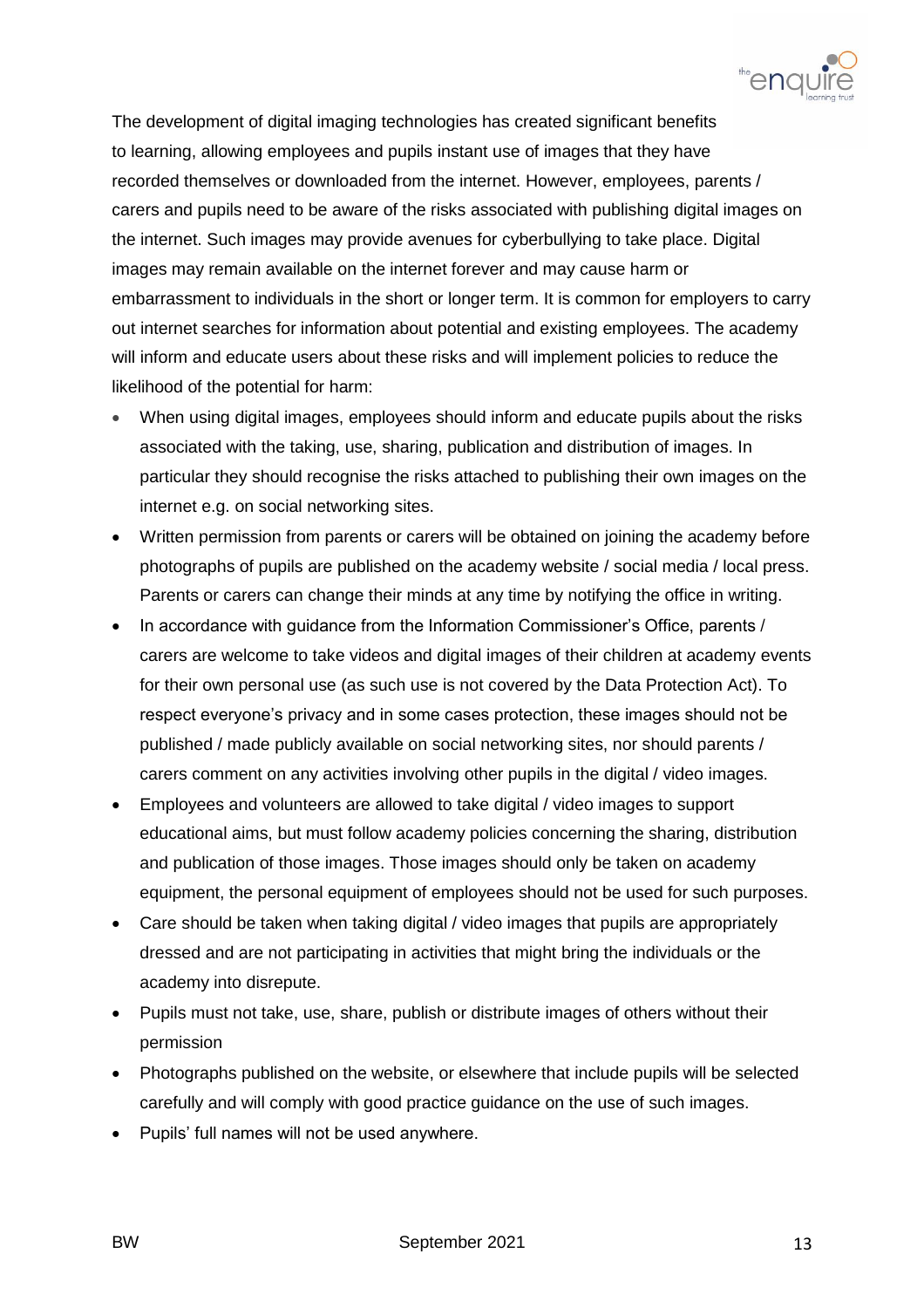

#### **Social Media**

#### **Academy Use**

Our academy uses the following social media services in order to promote the academy, the pupils and their learning with parents and the wider community.

- Twitter School account administered by the Principal, Year group accounts administered by the Class Teacher
- Private Class Dojo administered by the Principal and Class Teachers

The academy provides the following measures to ensure reasonable steps are in place to minimise risk of harm to pupils, employees and the academy through:

- Ensuring that personal information is not published.
- Training is provided including: acceptable use; social media risks; checking of settings; data protection; reporting issues.
- Clear reporting guidance, including responsibilities, procedures and sanctions.
- Risk assessment, including legal risk.

All information will be moderated before posting, taking into account children who cannot be publicized and the principles of our photos/videos policy.

#### **Protecting Professional Identity**

- Personal communications are those made via a personal social media accounts. In all cases, where a personal account is used which associates itself with the academy / academy or impacts on the academy/ academy, it must be made clear that the member of employees is not communicating on behalf of the academy with an appropriate disclaimer. Such personal communications are within the scope of this policy
- No reference should be made in social media to pupils, parents / carers or academy employees.
- Do not engage in online discussion on personal matters relating to members of the academy community
- Personal opinions should not be attributed to the academy.
- Security settings on personal social media profiles should be regularly checked to minimise risk of loss of personal information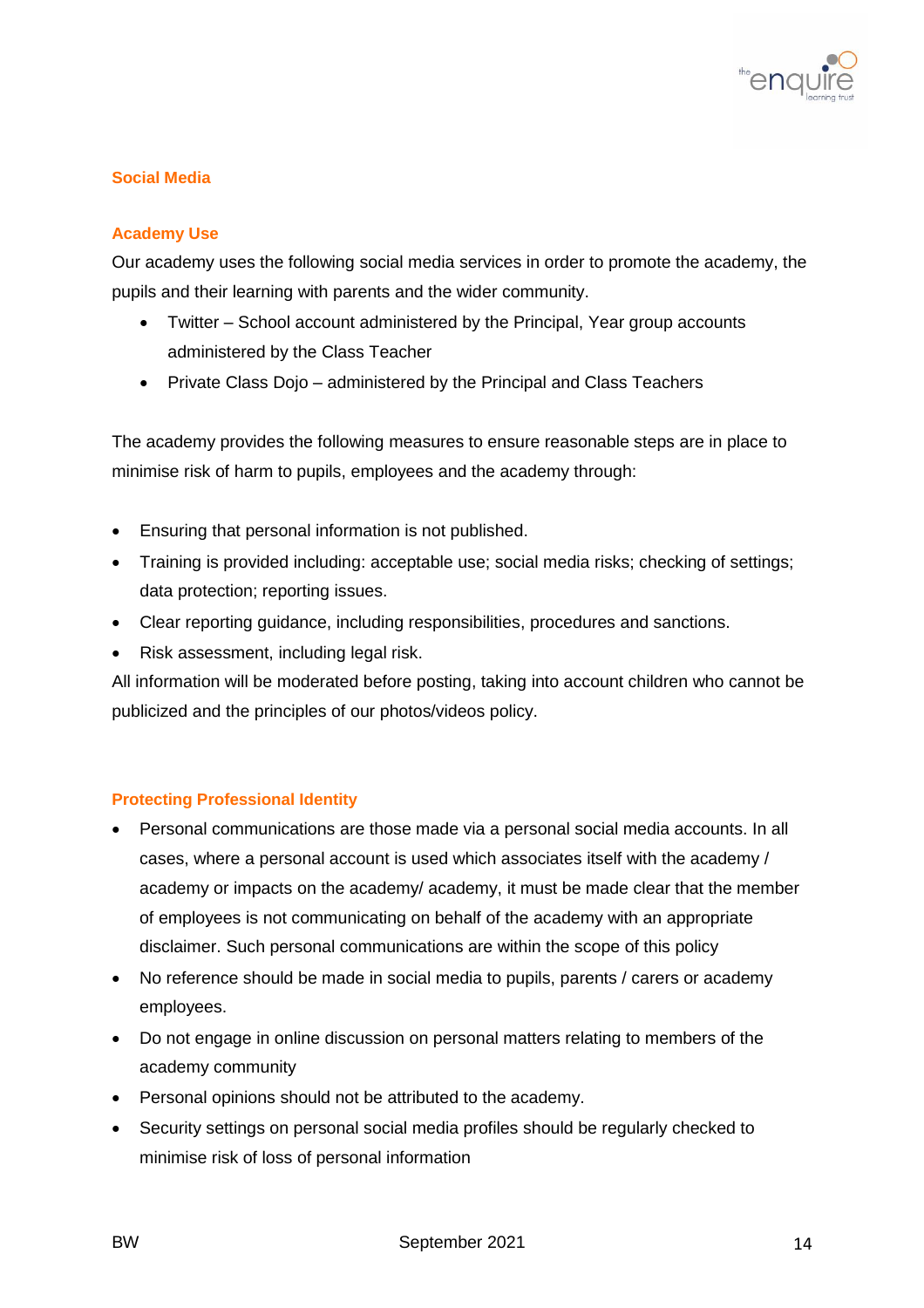

#### **Unsuitable / Inappropriate Activities**

Some internet activity e.g. accessing child abuse images or distributing racist material is illegal and would obviously be banned from academy / academy and all other technical systems. Other activities e.g. cyber-bullying would be banned and could lead to criminal prosecution. There are however a range of activities which may, generally, be legal but would be inappropriate in an academy context, either because of the age of the users or the nature of those activities.

The academy believes that the activities referred to in the following section would be inappropriate in an academy / academy context and that users, as defined below, should not engage in these activities in / or outside the academy when using academy equipment or systems. The academy policy restricts usage as follows: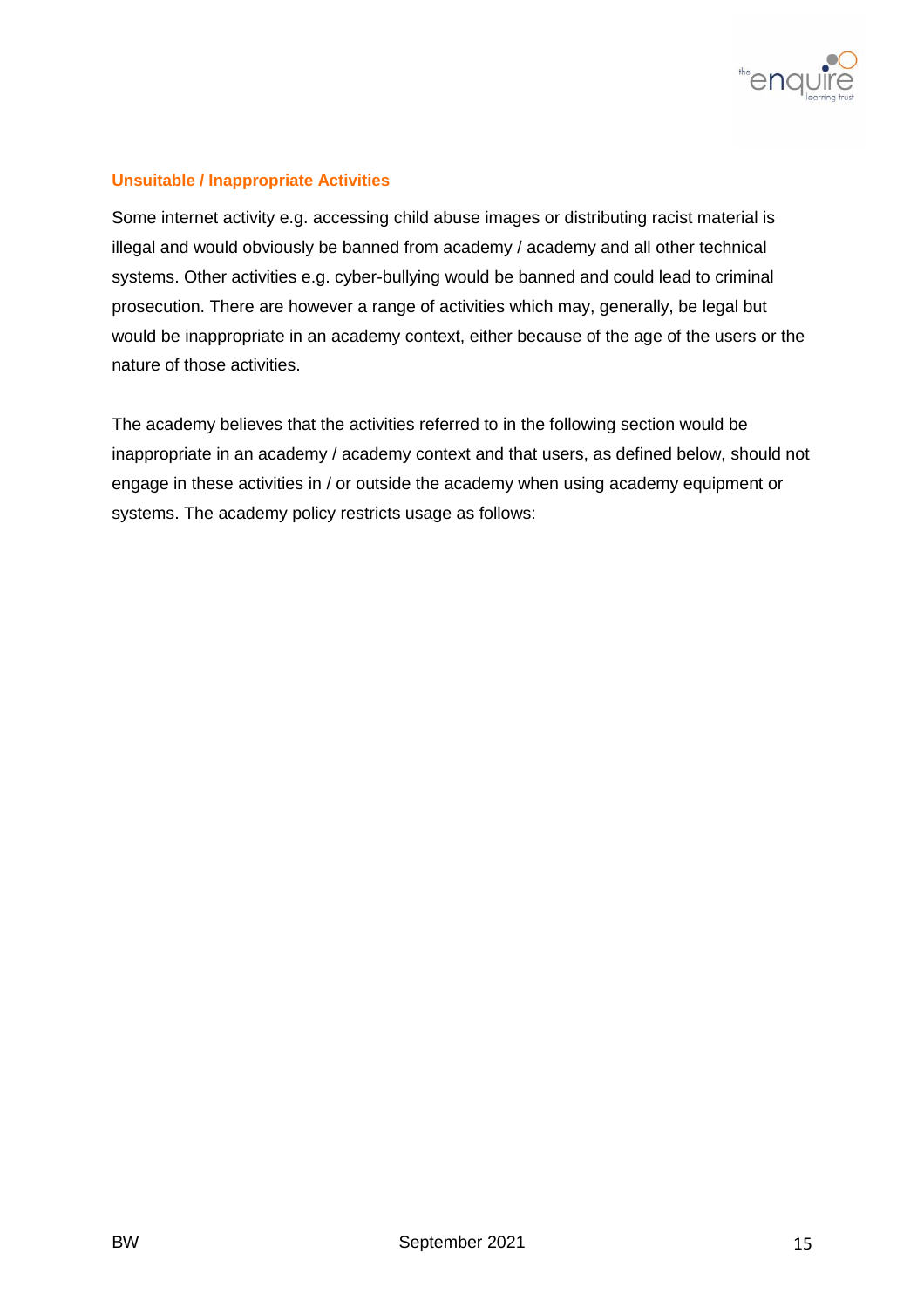

| <b>User Actions</b>                                                                                                                        |                                                                                                                                                                                     | Acceptable | Acceptable at certain times | Acceptable for nominated | Unacceptable | Unacceptable and illega |
|--------------------------------------------------------------------------------------------------------------------------------------------|-------------------------------------------------------------------------------------------------------------------------------------------------------------------------------------|------------|-----------------------------|--------------------------|--------------|-------------------------|
| proposals or                                                                                                                               | Child sexual abuse images - The making, production or<br>distribution of indecent images of children. Contrary to<br>The Protection of Children Act 1978                            |            |                             |                          |              | X                       |
|                                                                                                                                            | Grooming, incitement, arrangement or facilitation of<br>sexual acts against children Contrary to the Sexual<br>Offences Act 2003.                                                   |            |                             |                          |              | X                       |
| comments that contain or relate to:<br>not visit Internet sites, make, post, download, upload, data<br>on, material, remarks,              | Possession of an extreme pornographic image (grossly<br>offensive, disgusting or otherwise of an obscene<br>character) Contrary to the Criminal Justice and<br>Immigration Act 2008 |            |                             |                          |              | X                       |
| communicate or pass                                                                                                                        | Criminally racist material in UK - to stir up religious<br>hatred (or hatred on the grounds of sexual orientation) -<br>contrary to the Public Order Act 1986                       |            |                             |                          |              | X                       |
|                                                                                                                                            | Pornography                                                                                                                                                                         |            |                             |                          | X            |                         |
|                                                                                                                                            | Promotion of any kind of discrimination                                                                                                                                             |            |                             |                          | X            |                         |
|                                                                                                                                            | Threatening behaviour, including promotion of physical<br>violence or mental harm                                                                                                   |            |                             |                          | Χ            |                         |
| ansfer                                                                                                                                     | Promotion of extremism or terrorism                                                                                                                                                 |            |                             |                          |              | $\times$                |
| Users shall                                                                                                                                | Any other information which may be offensive to<br>colleagues or breaches the integrity of the ethos of the<br>academy or brings the academy into disrepute                         |            |                             |                          | X            |                         |
| Using academy systems to run a private business                                                                                            |                                                                                                                                                                                     |            |                             |                          | X            |                         |
| Using systems, applications, websites or other mechanisms that<br>bypass the filtering or other safeguards employed by the<br>X<br>academy |                                                                                                                                                                                     |            |                             |                          |              |                         |
|                                                                                                                                            | Infringing copyright<br>X                                                                                                                                                           |            |                             |                          |              |                         |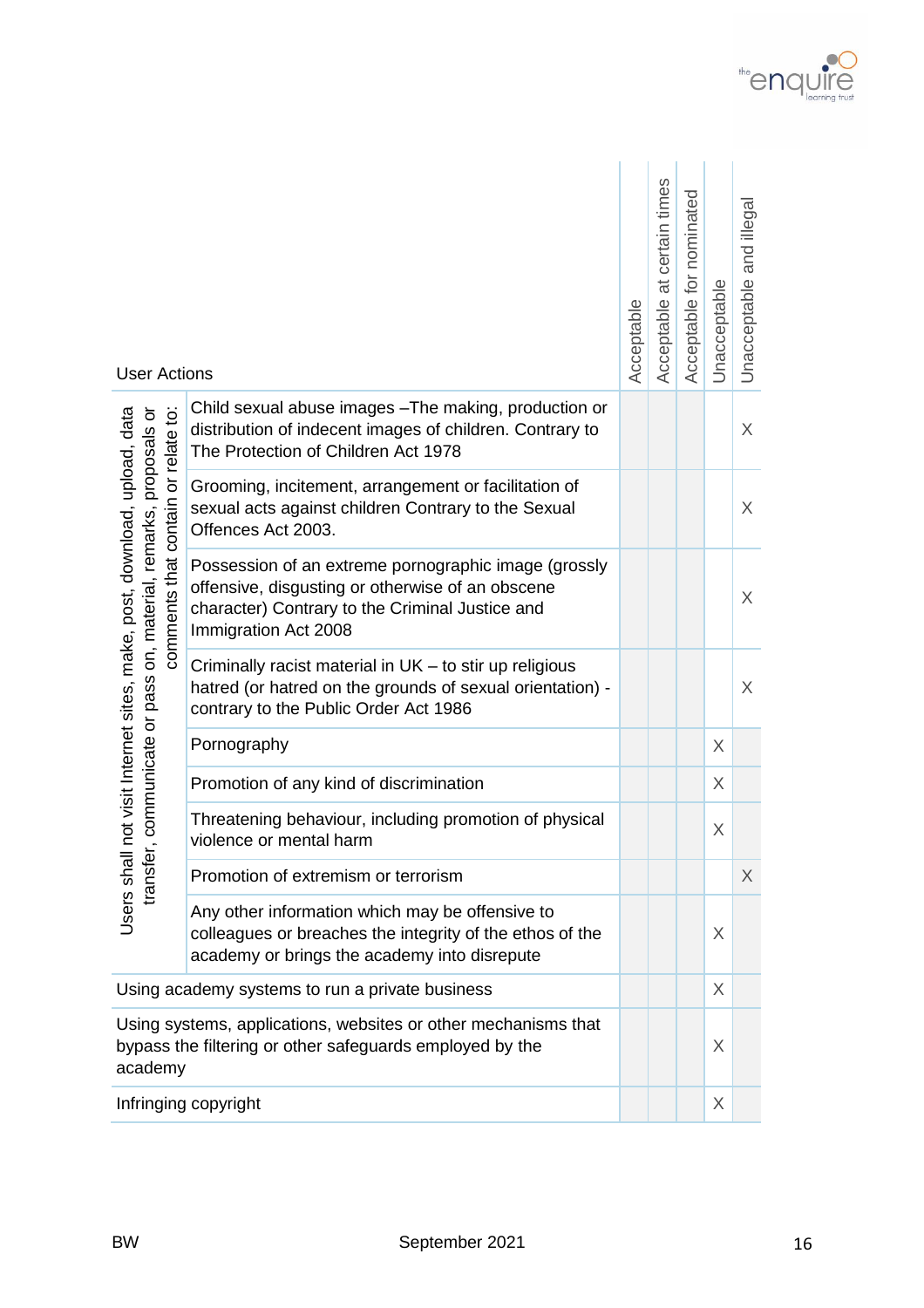

| Revealing or publicising confidential or proprietary information (eg<br>financial / personal information, databases, computer / network<br>access codes and passwords) |  | X |  |
|------------------------------------------------------------------------------------------------------------------------------------------------------------------------|--|---|--|
| Creating or propagating computer viruses or other harmful files                                                                                                        |  | X |  |
| Unfair usage (downloading / uploading large files that hinders<br>others in their use of the internet)                                                                 |  | X |  |
| On-line gaming (educational)                                                                                                                                           |  |   |  |
| On-line gaming (non-educational)                                                                                                                                       |  |   |  |
| On-line gambling                                                                                                                                                       |  |   |  |
| On-line shopping / commerce                                                                                                                                            |  |   |  |
| File sharing                                                                                                                                                           |  |   |  |
| Use of social media                                                                                                                                                    |  |   |  |
| Use of messaging apps                                                                                                                                                  |  |   |  |
| Use of video broadcasting e.g. YouTube                                                                                                                                 |  |   |  |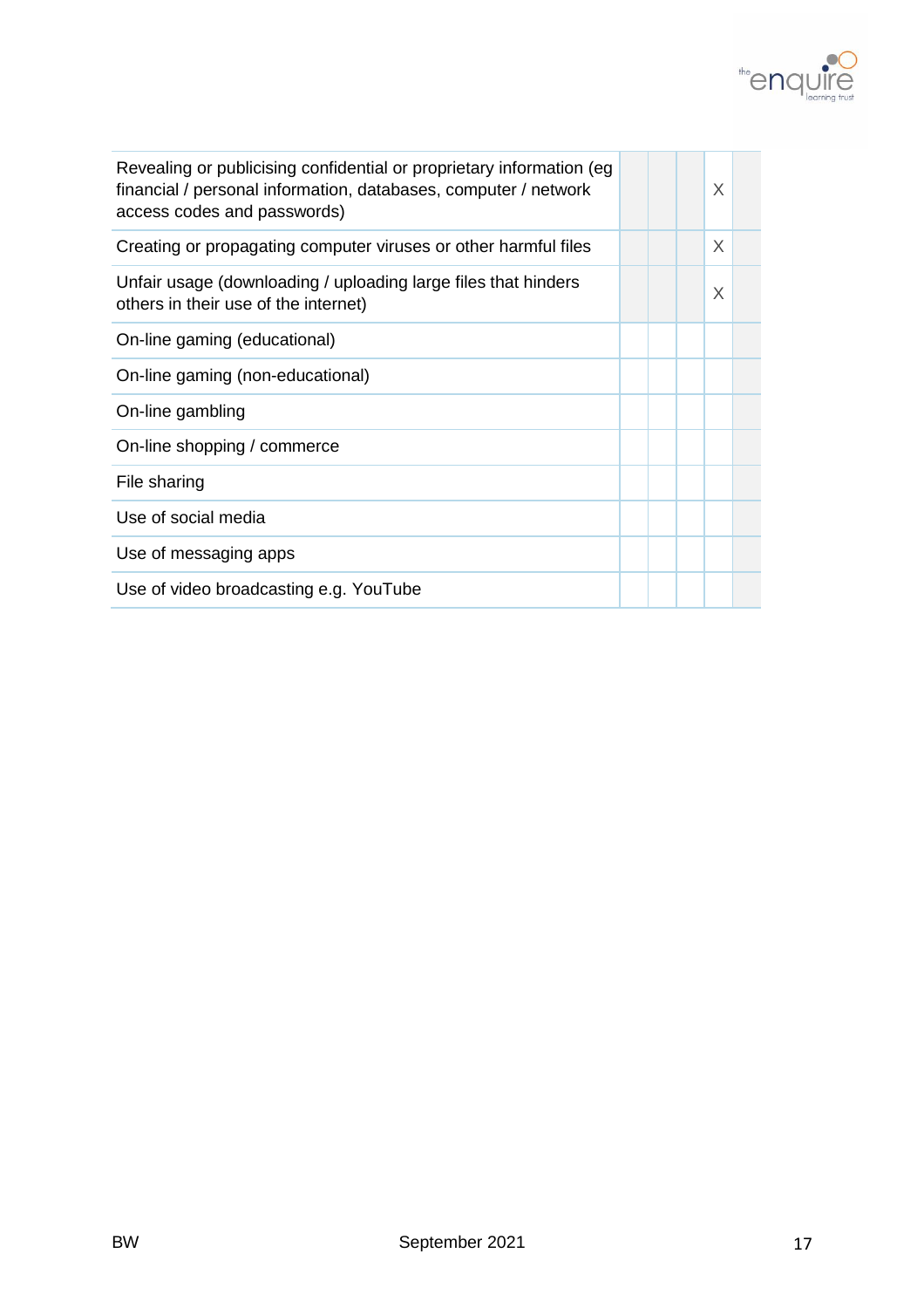

## **Incident Management**

## **Employees**

|                                                                                                                                                                                                                                                                                                                                                                                                                                                                                                                    | Person<br>Responsible                                     |
|--------------------------------------------------------------------------------------------------------------------------------------------------------------------------------------------------------------------------------------------------------------------------------------------------------------------------------------------------------------------------------------------------------------------------------------------------------------------------------------------------------------------|-----------------------------------------------------------|
| Where there is concern that there has been a breach of the online<br>safety policy the person who is made aware of this will report this to<br>the designated lead for online safety/safeguarding.                                                                                                                                                                                                                                                                                                                 | Member of<br><b>Employees</b><br>aware of the<br>incident |
| The academy IT Leads will conduct an initial fact finding<br>investigation which will ascertain who was involved, what has<br>occurred. If appropriate the user will be restricted from access to<br>the network.                                                                                                                                                                                                                                                                                                  | Principal                                                 |
| The academy IT Leads will classify the incident appropriately<br>(high or low severity) and enter details of the incident onto the<br>member of employees' file.                                                                                                                                                                                                                                                                                                                                                   | Principal                                                 |
| The Principal will have been informed and should be given the<br>results of the initial fact finding investigation.                                                                                                                                                                                                                                                                                                                                                                                                | Principal                                                 |
| If appropriate discussions will take place between the Trust Online<br>Team and local ICT Technicians to implement any necessary<br>actions e.g. blocking a website                                                                                                                                                                                                                                                                                                                                                | Principal                                                 |
| The Principal will discuss the concerns with the Local Authority<br>Designated Officer (LADO) in order to discuss whether there is a<br>need for a Strategy Meeting. During this discussion consideration<br>will be given as to whether the police need to be involved. The<br>Principal/Principal of Academy/line manager will also discuss with<br>Lauren Stones (Director of HR) if the member of employees needs<br>to be suspended or undertake different duties pending the<br>completion of the enquiries. | Principal                                                 |
| The Principal of Academy/line manager will also discuss the<br>incident with the Online Safety Lead in the Trust as consideration<br>will need to be given to any further actions required.                                                                                                                                                                                                                                                                                                                        | Principal                                                 |
| The strategy meeting process will be completed.                                                                                                                                                                                                                                                                                                                                                                                                                                                                    |                                                           |
| The designated lead will complete the agencies incident log and<br>send a copy to the Trust's Safeguarding Lead                                                                                                                                                                                                                                                                                                                                                                                                    | Principal                                                 |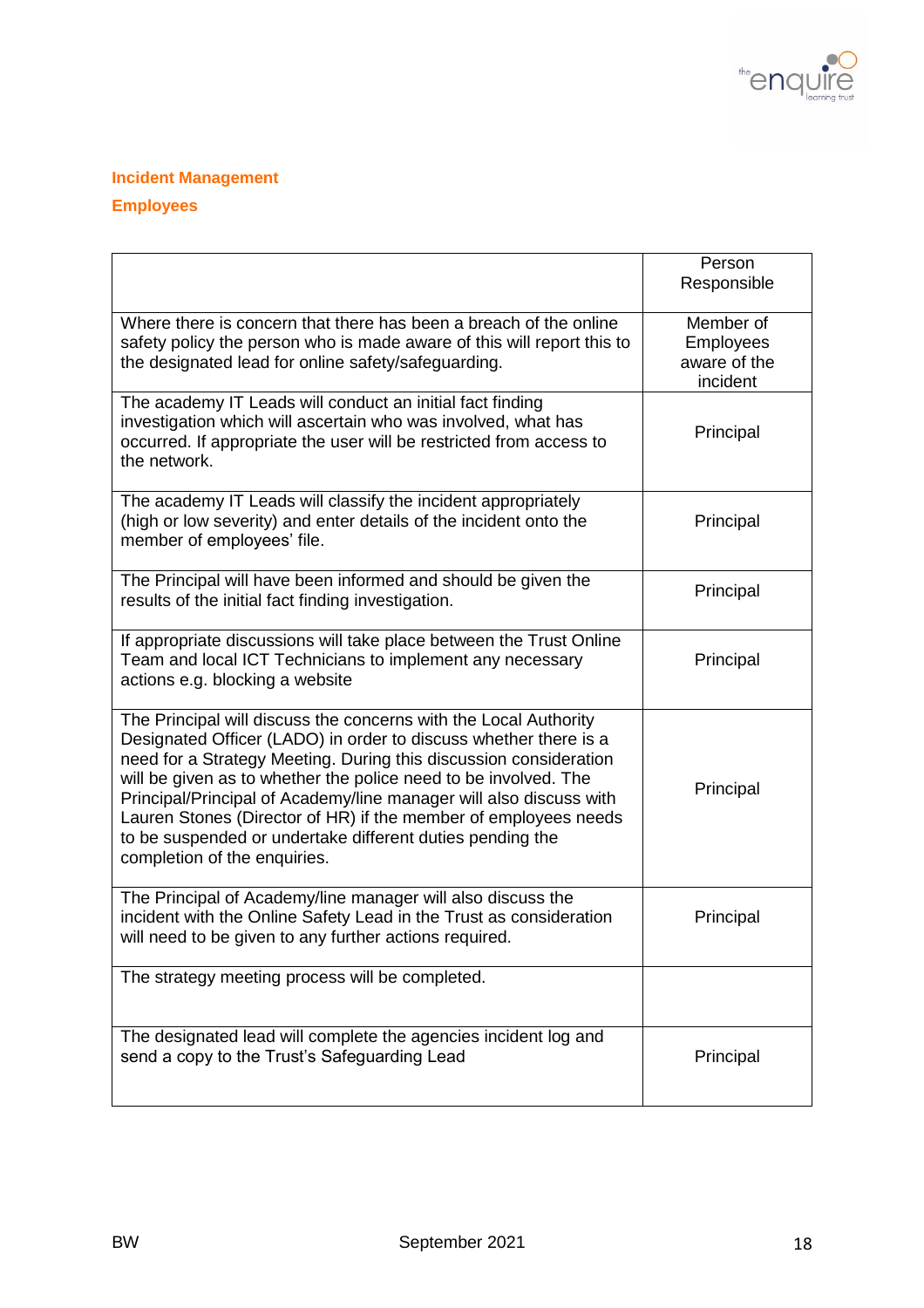

# **Pupils**

|                                                                                                                                                                                                                                                                                                                                                                                                                     | Person<br>Responsible                                                                 |
|---------------------------------------------------------------------------------------------------------------------------------------------------------------------------------------------------------------------------------------------------------------------------------------------------------------------------------------------------------------------------------------------------------------------|---------------------------------------------------------------------------------------|
| Where there is concern that there has been a breach of the online<br>safety policy the adult will make a decision whether to deal with it<br>themselves by applying a sanction and logging it in the relevant<br>systems or report it to the Senior Leadership Team.                                                                                                                                                | Member of<br><b>Employees</b><br>aware of the<br>incident                             |
| The Senior Leadership Team will conduct an initial fact finding<br>investigation who will ascertain who was involved, what sites have<br>been accessed etc.                                                                                                                                                                                                                                                         | Senior Leadership<br>Team with support<br>from the<br>Principal<br>and ICT<br>support |
| The Senior Leadership Team will classify the incident appropriately<br>(high or low severity) and enter details of the incident into the<br>relevant system and make a decision about appropriate sanctions,<br>with support from the Trust's Safeguarding Team if necessary. They<br>will also inform the ICT Technician's to enable them to make<br>changes to the computer system if reduced access is required. | Senior Leadership<br>Team with support<br>from Principal<br>and ICT<br>support        |
| If necessary, the Principal will discuss the concerns with the<br>manager of the local authority safeguarding team to establish if<br>there are child protection concerns requiring a Section 47 Child<br>Protection investigation. If this is required the local Safeguarding<br>Team will conduct this investigation as required within the Child<br><b>Protection Procedures.</b>                                | Principal/Principal<br>Ωf<br>Academy                                                  |

\*\* Disciplinary matters (sanctions) will be in accordance with the **Academy Behaviour Policy**.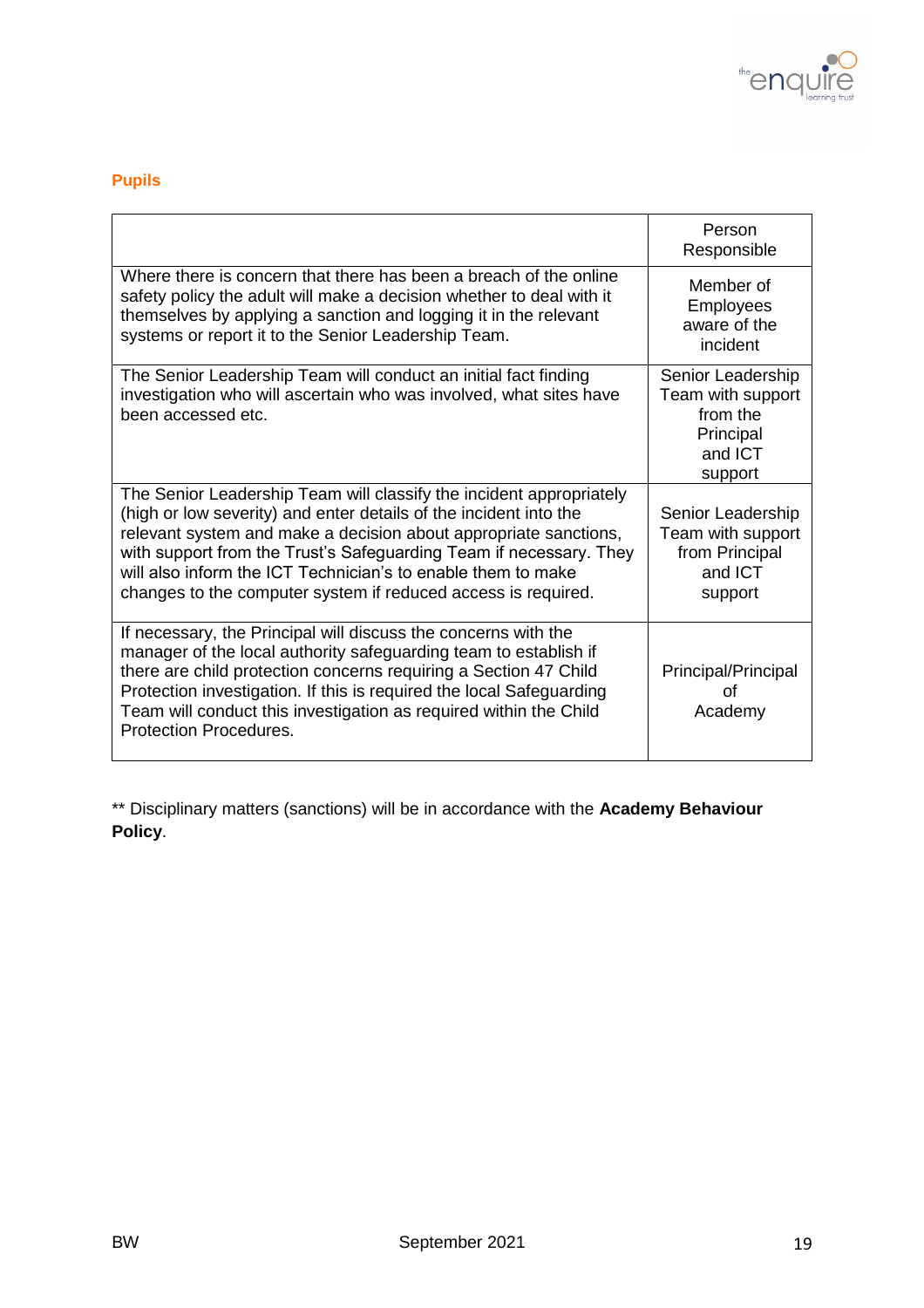

#### **Acceptable Use**

#### **Employees**

Note: All device, Internet and email activity is subject to monitoring.

You must read this policy in conjunction with the Online Safety Policy. Once you have read and understood both you must sign this policy sheet

**Internet access** - You must not access or attempt to access any sites that contain any of the following: child abuse; pornography; promoting discrimination of any kind; promoting racial or religious hatred; promoting illegal acts; any other information which may be illegal or offensive to colleagues. Inadvertent access must be treated as an e-safety incident, reported to the e-safety officer and an incident sheet completed.

**Social networking** – is allowed in academy in accordance with the online safety policy only. Employees using social networking for personal use should never undermine the academy, employees, parents or children. Employees should not become "friends" with parents or pupils on personal social networks.

**Use of Email** – employees are not permitted to use academy email addresses for personal business. All email should be kept professional. Employees are reminded that academy data, including emails, is open to Subject Access Requests under the Freedom of Information Act.

**Passwords** - Employees should keep passwords private. There is no occasion when a password needs to be shared with another member of employees or student, or IT support.

**Data Protection** – USB drives (e.g. pendrives) are not permitted on the academy network.

**Personal Use of Academy ICT** - You are not permitted to use ICT equipment for personal use unless specific permission has been given by the Principal who will set the boundaries of personal use.

**Images and Videos** - You should not upload onto any internet site or service images or videos of yourself, other employees or pupils without consent. This is applicable professionally (in academy) or personally (i.e. employees outings).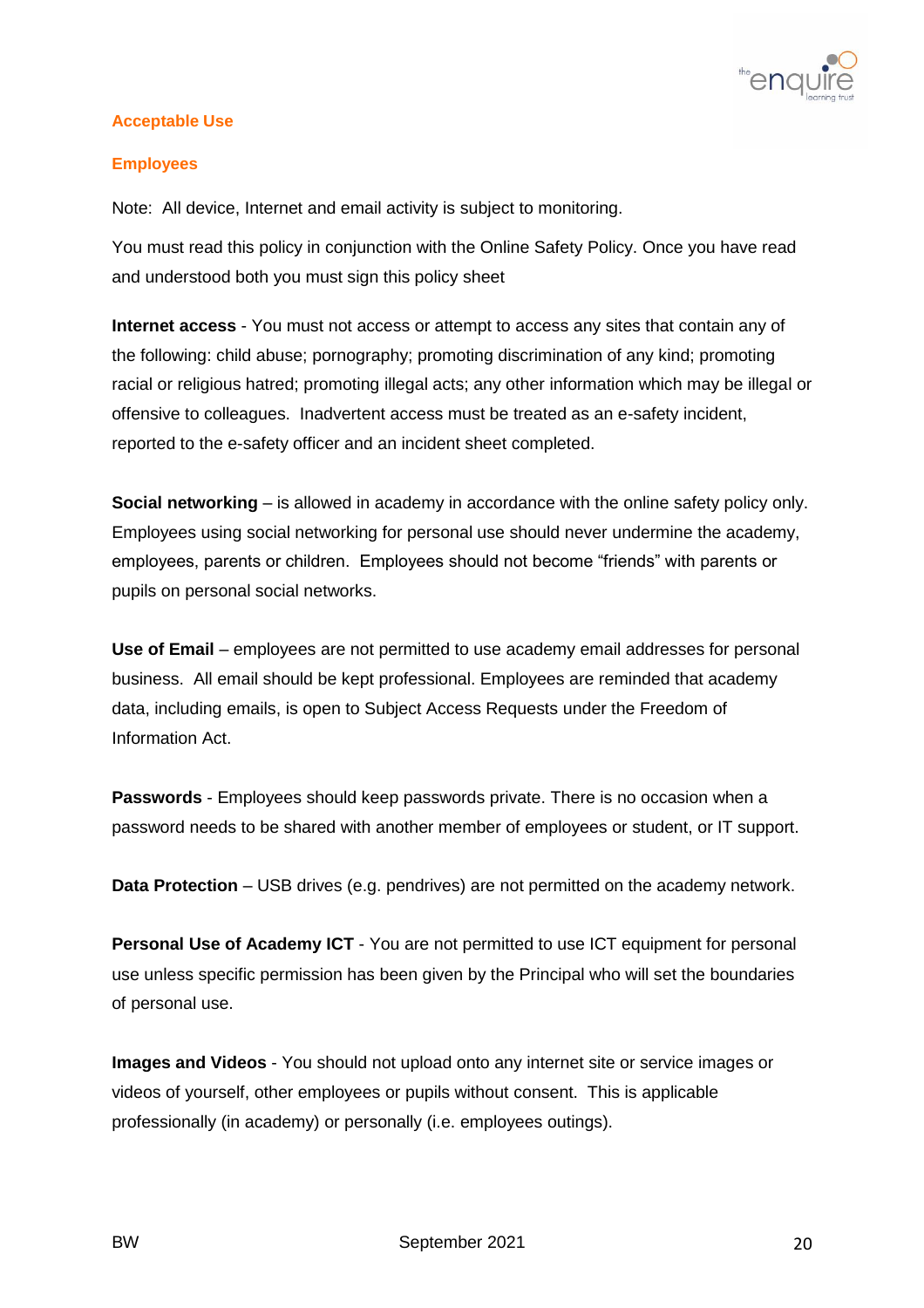

**Use of Personal ICT** - use of personal ICT equipment is at the discretion of the Principal. Permission must be sought stating the reason for using personal equipment; a risk assessment will be carried out by IT support and the Online Safety Officer.

**Online Safety** – like health and safety, online safety is the responsibility of everyone to everyone. As such you will promote positive online safety messages in all use of ICT whether you are with other members of employees or with pupils.

| NAME:      |  |
|------------|--|
| SIGNATURE: |  |
| DATE:      |  |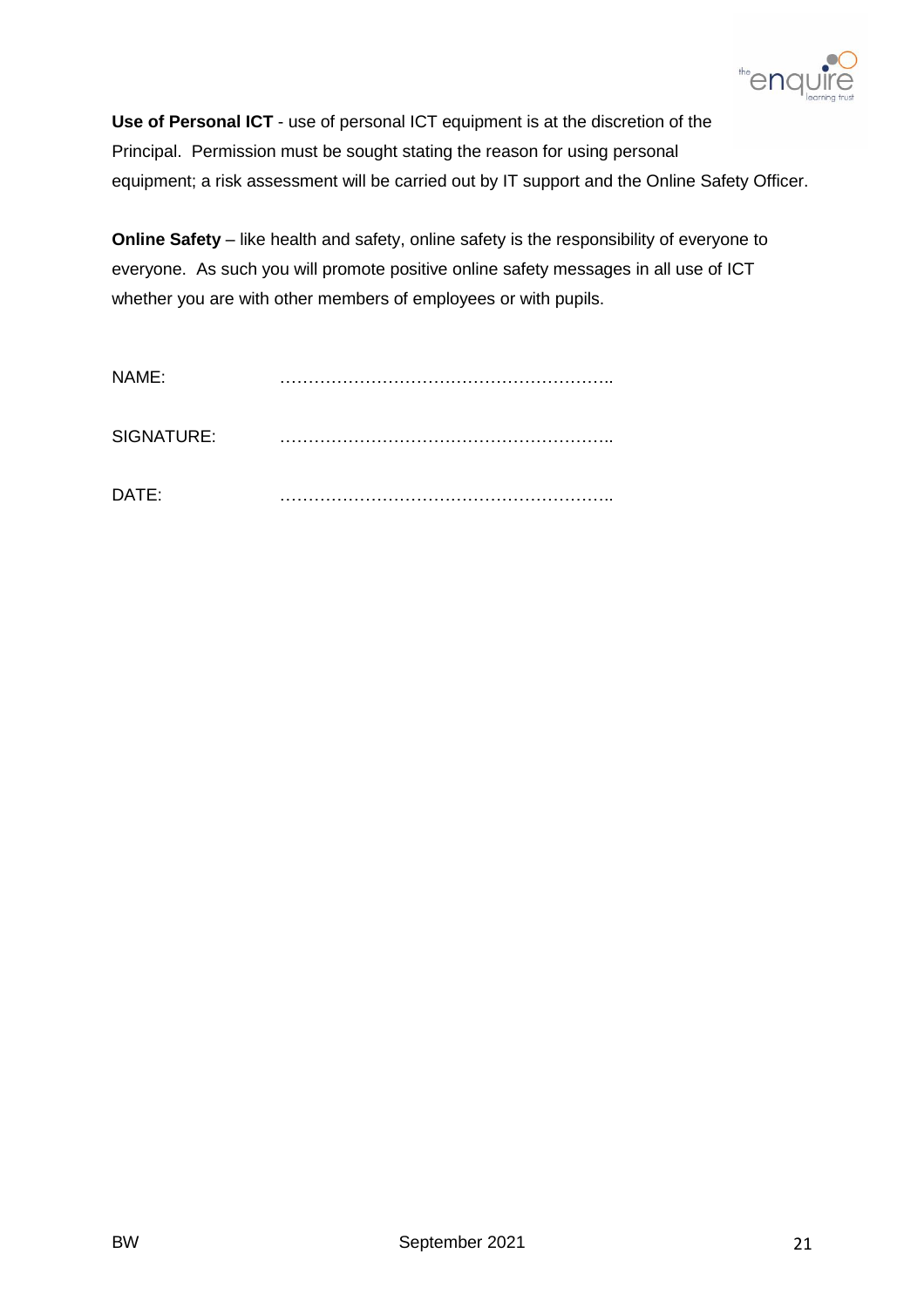

Foundation – Shared with the children in class, followed by the signature of a parent / carer.

This is how we stay safe when we use computers:

- I will ask a teacher or suitable adult if I want to use the computers / tablets.
- I will only use activities that a teacher or suitable adult has told or allowed me to use.
- I will take care of the computer and other equipment.
- I will ask for help from a teacher or suitable adult if I am not sure what to do or if I think I have done something wrong.
- I will tell a teacher or suitable adult if I see something that upsets me on the screen.
- I know that if I break the rules I might not be allowed to use a computer / tablet.

| Signed (child):  |  |
|------------------|--|
| Signed (parent): |  |
| Date:            |  |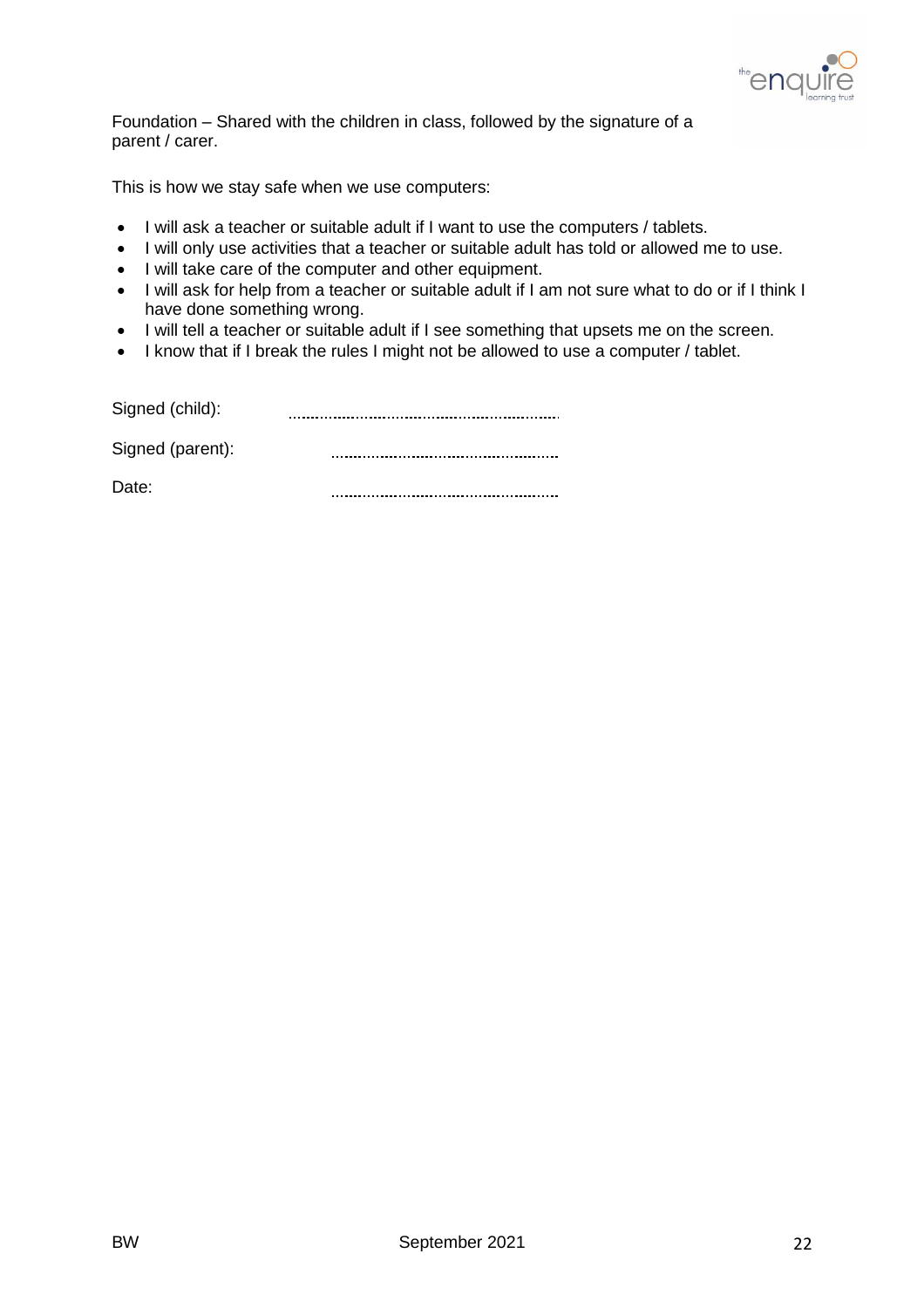

#### KS1

This is how we stay safe when we use computers:

- I will ask a teacher or suitable adult if I want to use the computers / tablets.
- I will only use activities that a teacher or suitable adult has told or allowed me to use.
- I will take care of the computer and other equipment.
- I will ask for help from a teacher or suitable adult if I am not sure what to do or if I think I have done something wrong.
- I will tell a teacher or suitable adult if I see something that upsets me on the screen.
- I know that if I break the rules I might not be allowed to use a computer / tablet.

| Signed (child):  |  |
|------------------|--|
| Signed (parent): |  |
| Date:            |  |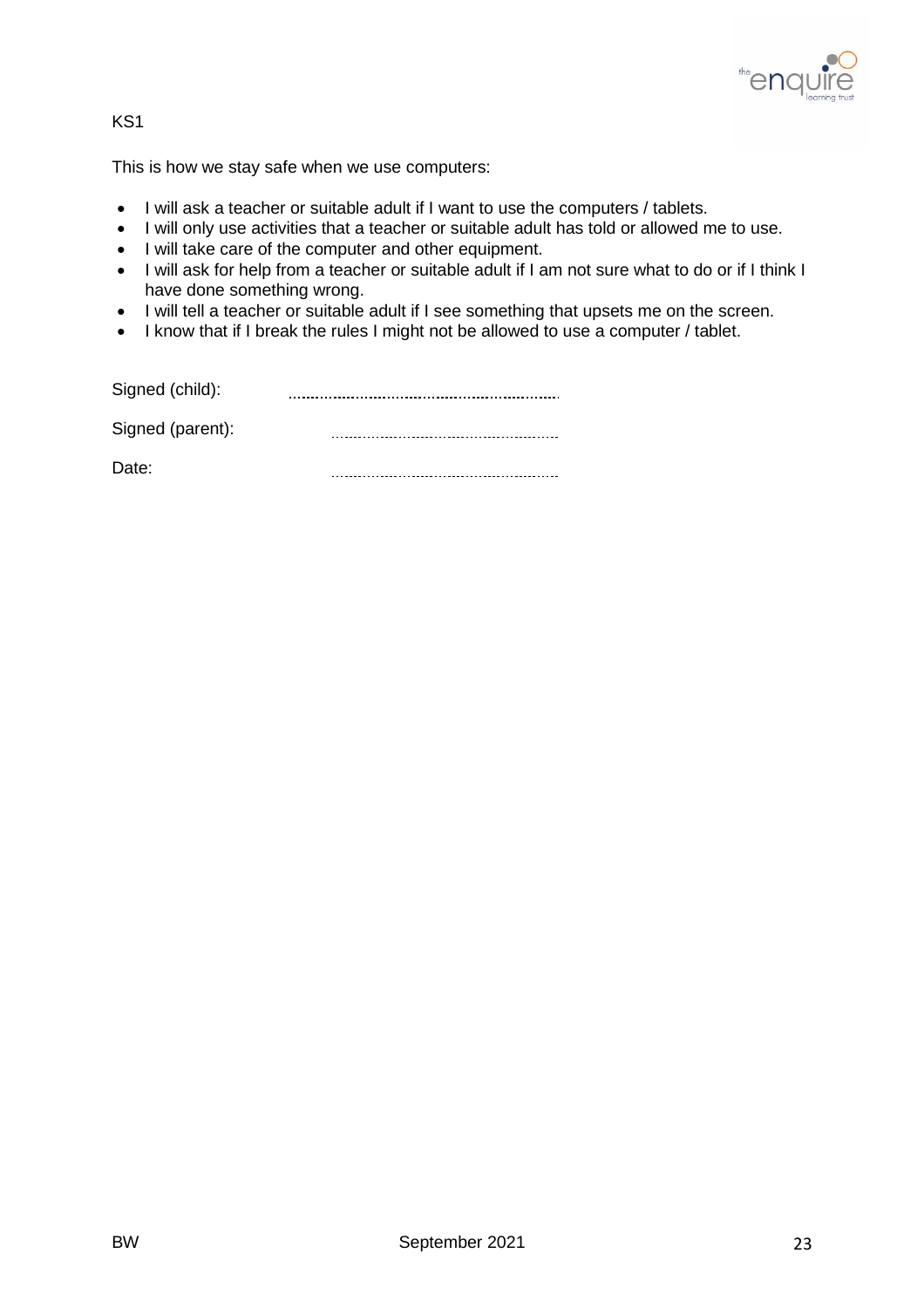

#### KS2

#### I Promise

- To only use the academy ICT for academy work that the teacher has asked me to do.
- Not to look for or show other people things that may be upsetting.
- To show respect for the work that other people have done.

#### I will not

- Use other people's work or pictures without permission to do so.
- Damage the ICT equipment, if I accidentally damage something I will tell my teacher.
- Share my password with anybody. If I forget my password I will let my teacher know.
- Use other people's usernames or passwords.
- Share personal information online with anyone.
- Download anything from the Internet unless my teacher has asked me to.

#### I will

- Let my teacher know if anybody asks me for personal information.
- Let my teacher know if anybody says or does anything to me that is hurtful or upsets me.
- Be respectful to everybody online; I will treat everybody the way that I want to be treated.

#### I understand

- That some people on the Internet are not who they say they are, and some people can be nasty. I will tell my teacher if I am ever concerned in academy, or my parents if I am at home.
- If I break the rules there will be consequences of my actions and my parents will be told.

Signed: 

Date: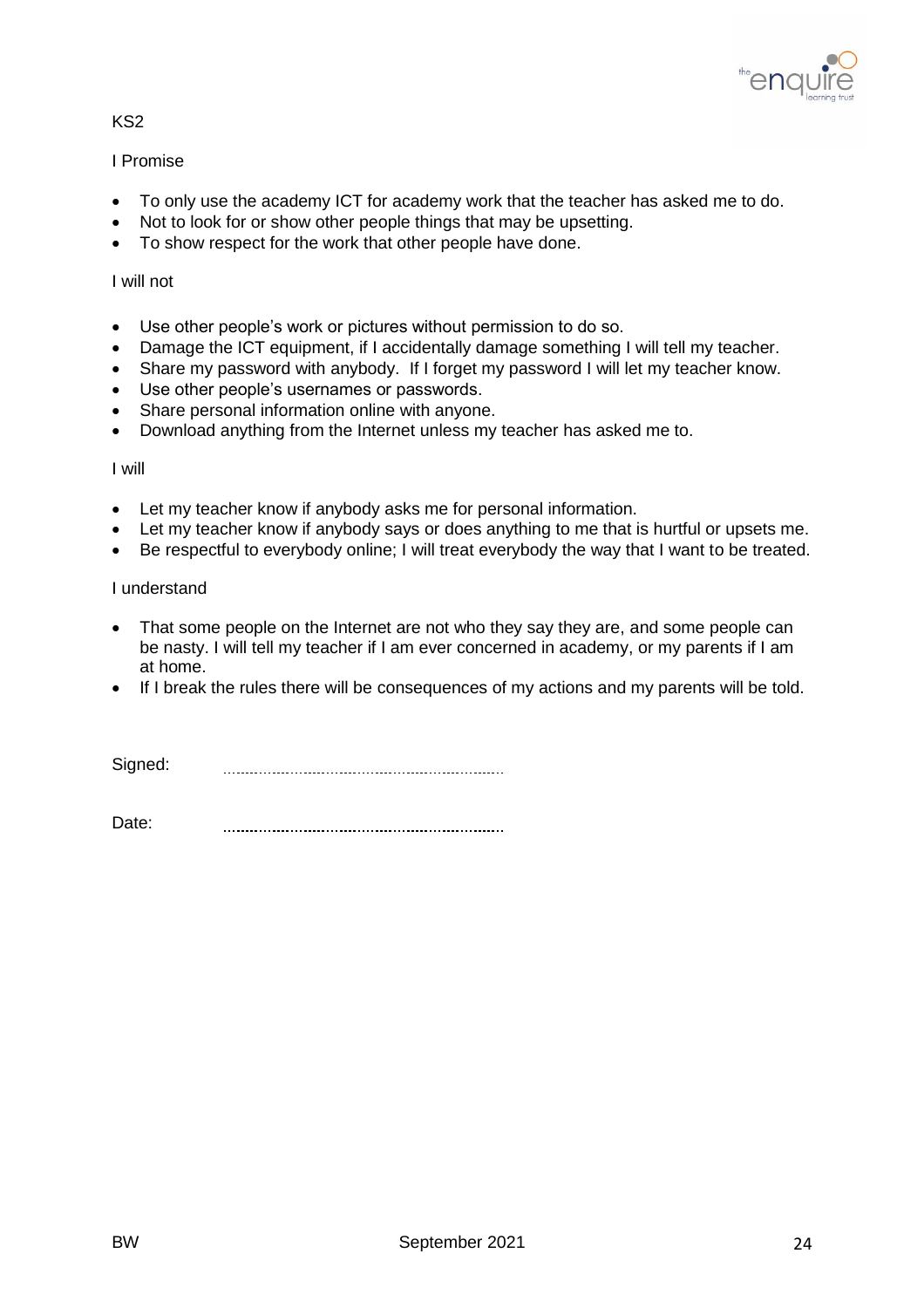

#### **Parent / Carer Acceptable Use Agreement Template Letter**

Digital technologies have become integral to the lives of children and young people, both within academies and outside academies. These technologies provide powerful tools, which open up new opportunities for everyone. They can stimulate discussion, promote creativity and stimulate awareness of context to promote effective learning. Young people should have an entitlement to safe internet access at all times.

This Acceptable Use Policy is intended to ensure:

- That pupils will be responsible users and stay safe while using the internet and other communications technologies for educational, personal and recreational use.
- That academy systems and users are protected from accidental or deliberate misuse that could put the security of the systems and users at risk.
- That parents and carers are aware of the importance of online safety and are involved in the education and guidance of young people with regard to their on-line behaviour.

The academy will try to ensure that pupils will have good access to digital technologies to enhance their learning and will, in return, expect them to agree to be responsible users. A copy of the Acceptable Use Policy is attached to this permission form, so that parents / carers will be aware of the academy expectations of the pupils in their care.

Parents are requested to sign the permission form to show their support of the academy in this important aspect of the academy's work.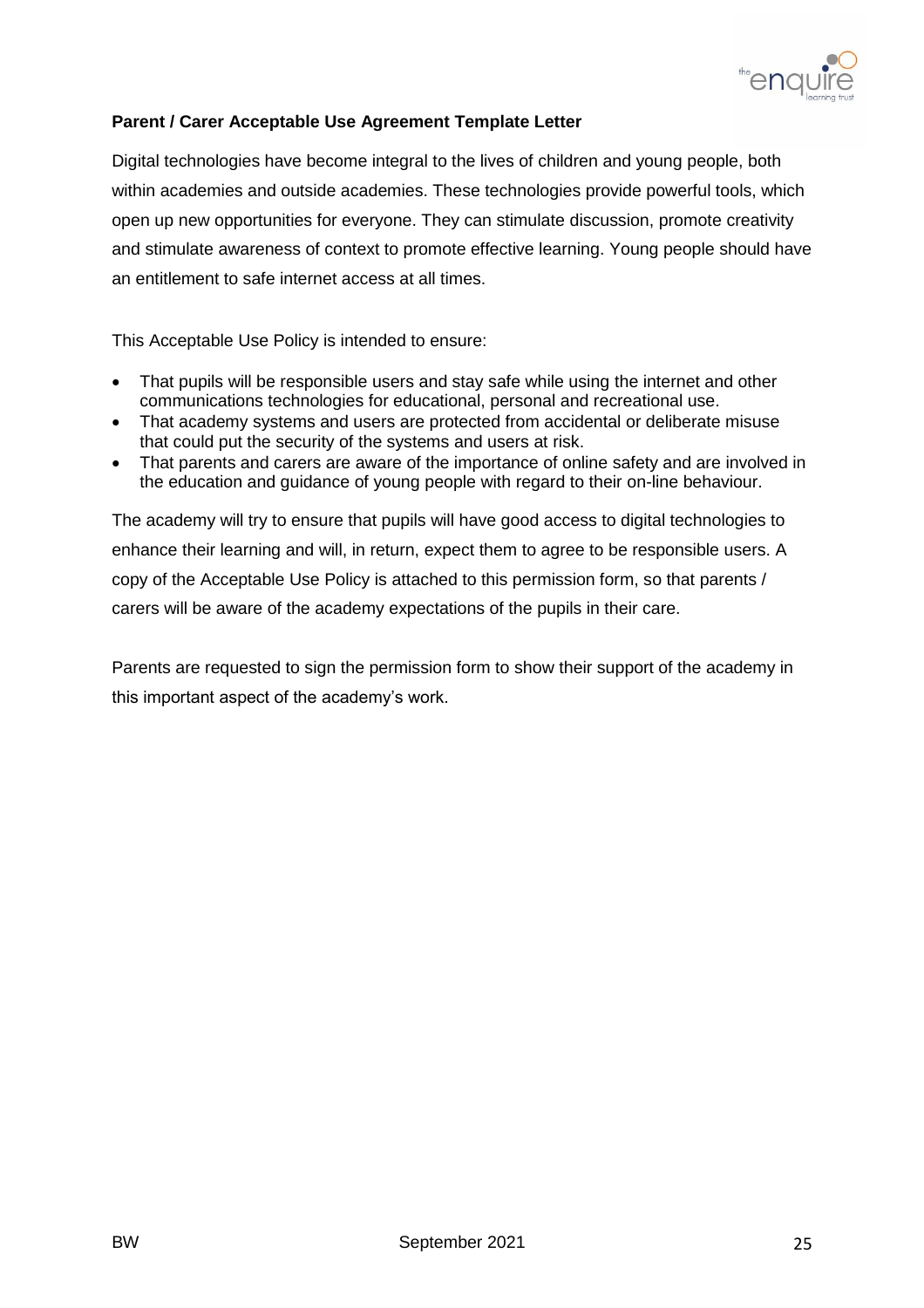

Parent / Carer Permission Form

Parent / Carers Name: Student / Pupil Name: 

As the parent / carer of the above, I give permission for my son / daughter to have access to the internet and to ICT systems at academy.

#### Either: (KS2)

*I know that my son / daughter has signed an Acceptable Use Agreement and has received, or will receive, online safety education to help them understand the importance of safe use of technology and the internet – both in and out of academy.* 

Or: (KS1)

*I understand that the academy has discussed the Acceptable Use Agreement with my son / daughter and that they have received, or will receive, online safety education to help them understand the importance of safe use of technology and the internet – both in and out of academy.* 

I understand that the academy will take every reasonable precaution, including monitoring and filtering systems, to ensure that the children will be safe when they use the internet and systems. I also understand that the academy cannot ultimately be held responsible for the nature and content of materials accessed on the internet and using mobile technologies.

I understand that my son's / daughter's activity on the systems will be monitored and that the academy will contact me if they have concerns about any possible breaches of the Acceptable Use Policy.

I will encourage my child to adopt safe use of the internet and digital technologies at home and will inform the academy if I have concerns over my child's online safety.

| Signed: |  |
|---------|--|
| יםזוכנו |  |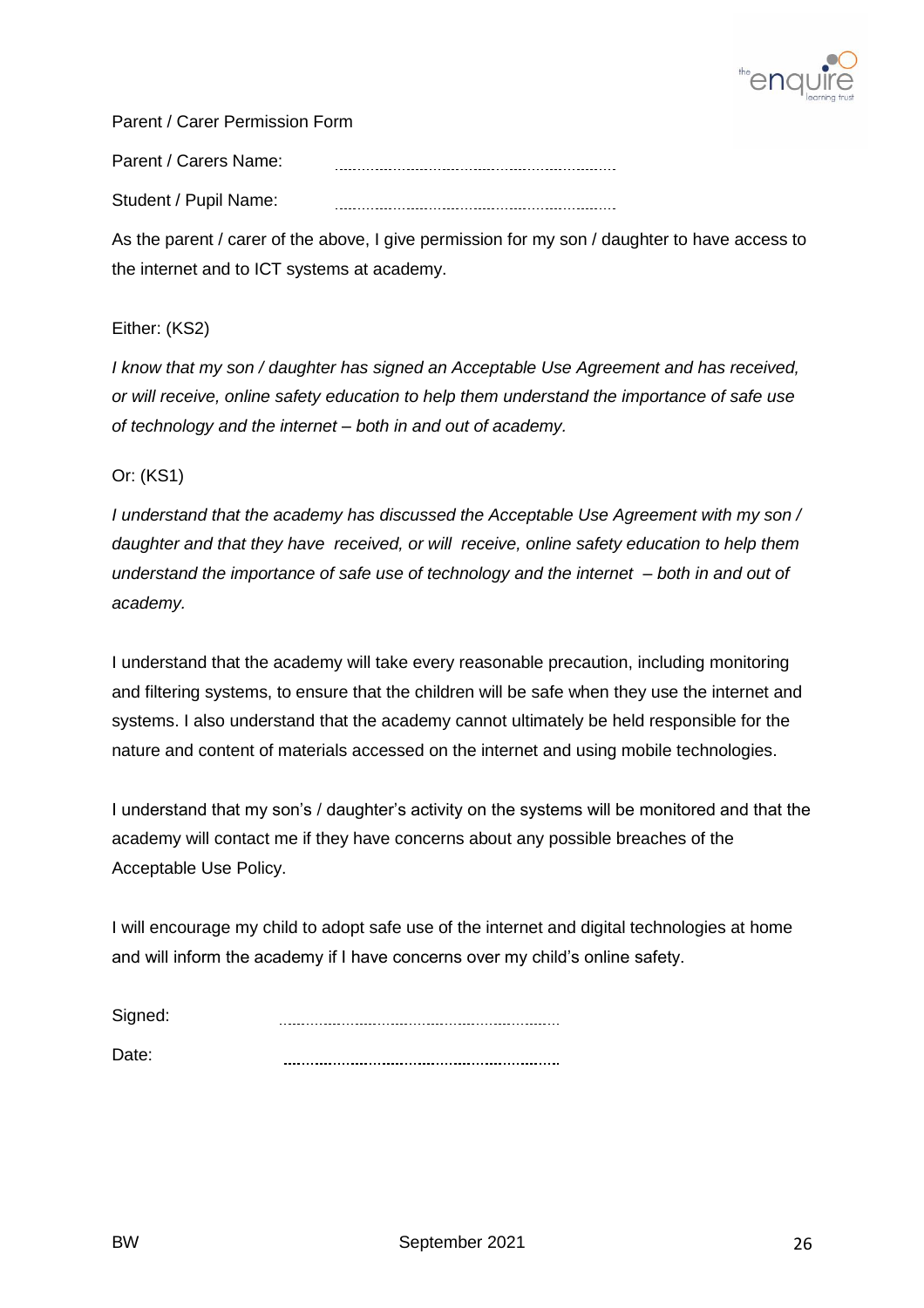

# **6. National Links**

- **•** Action Fraud: [www.actionfraud.police.uk](http://www.actionfraud.police.uk/)
- CEOP:
	- o [www.thinkuknow.co.uk](http://www.thinkuknow.co.uk/)
	- o [www.ceop.police.uk](http://www.ceop.police.uk/)
- Get Safe Online: [www.getsafeonline.org](http://www.getsafeonline.org/)
- Internet Matters: [www.internetmatters.org](http://www.internetmatters.org/)
- Internet Watch Foundation (IWF): [www.iwf.org.uk](http://www.iwf.org.uk/)
- Lucy Faithfull Foundation: [www.lucyfaithfull.org](http://www.lucyfaithfull.org/)
- NSPCC: [www.nspcc.org.uk/onlinesafety](http://www.nspcc.org.uk/onlinesafety)
	- o ChildLine: [www.childline.org.uk](http://www.childline.org.uk/)
	- o Net Aware: [www.net-aware.org.uk](http://www.net-aware.org.uk/)
- The Marie Collins Foundation: [www.mariecollinsfoundation.org.uk](http://www.mariecollinsfoundation.org.uk/)
- UK Safer Internet Centre: [www.saferinternet.org.uk](http://www.saferinternet.org.uk/)
	- o Professional Online Safety Helpline: [www.saferinternet.org.uk/about/helpline](http://www.saferinternet.org.uk/about/helpline)
- 360 Safe Self-Review tool for academys: [www.360safe.org.uk](http://www.360safe.org.uk/)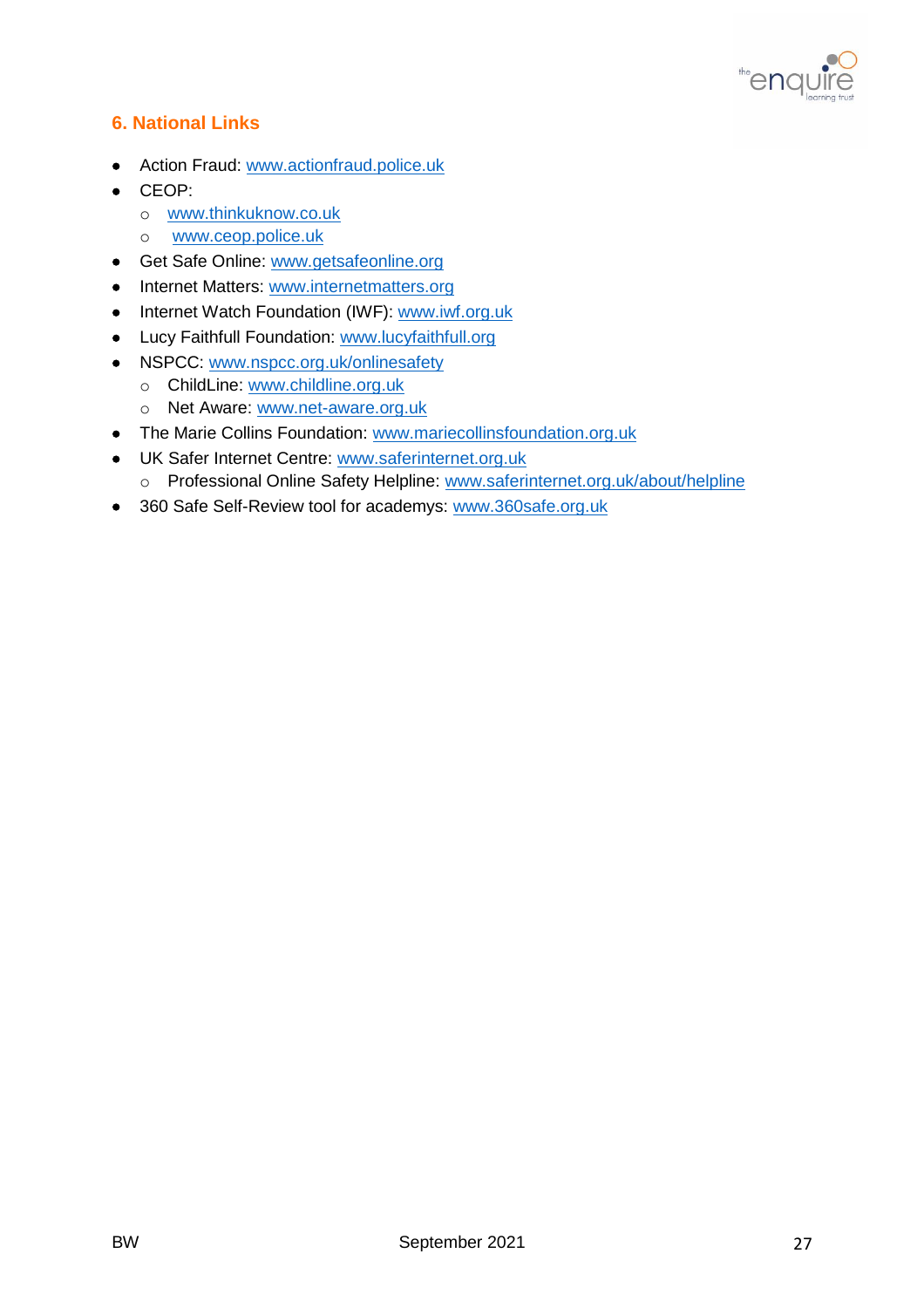

# **7. Legislation**

Academies should be aware of the legislative framework under which this Online Safety Policy template and guidance has been produced. It is important to note that in general terms an action that is illegal if committed offline is also illegal if committed online.

It is recommended that legal advice is sought in the advent of an e safety issue or situation.

#### **Computer Misuse Act 1990**

This Act makes it an offence to:

- Erase or amend data or programs without authority;
- Obtain unauthorised access to a computer;
- "Eavesdrop" on a computer;
- Make unauthorised use of computer time or facilities;
- Maliciously corrupt or erase data or programs;
- Deny access to authorised users.

#### **Data Protection Act 1998/General Data Protection Regulation**

This protects the rights and privacy of individual's data. To comply with the law, information about individuals must be collected and used fairly, stored safely and securely and not disclosed to any third party unlawfully. The Act states that person data must be:

- Fairly and lawfully processed.
- Processed for limited purposes.
- Adequate, relevant and not excessive.
- Accurate.
- Not kept longer than necessary.
- Processed in accordance with the data subject's rights.
- Secure.
- Not transferred to other countries without adequate protection.

#### **Freedom of Information Act 2000**

The Freedom of Information Act gives individuals the right to request information held by public authorities. All public authorities and companies wholly owned by public authorities have obligations under the Freedom of Information Act. When responding to requests, they have to follow a number of set procedures.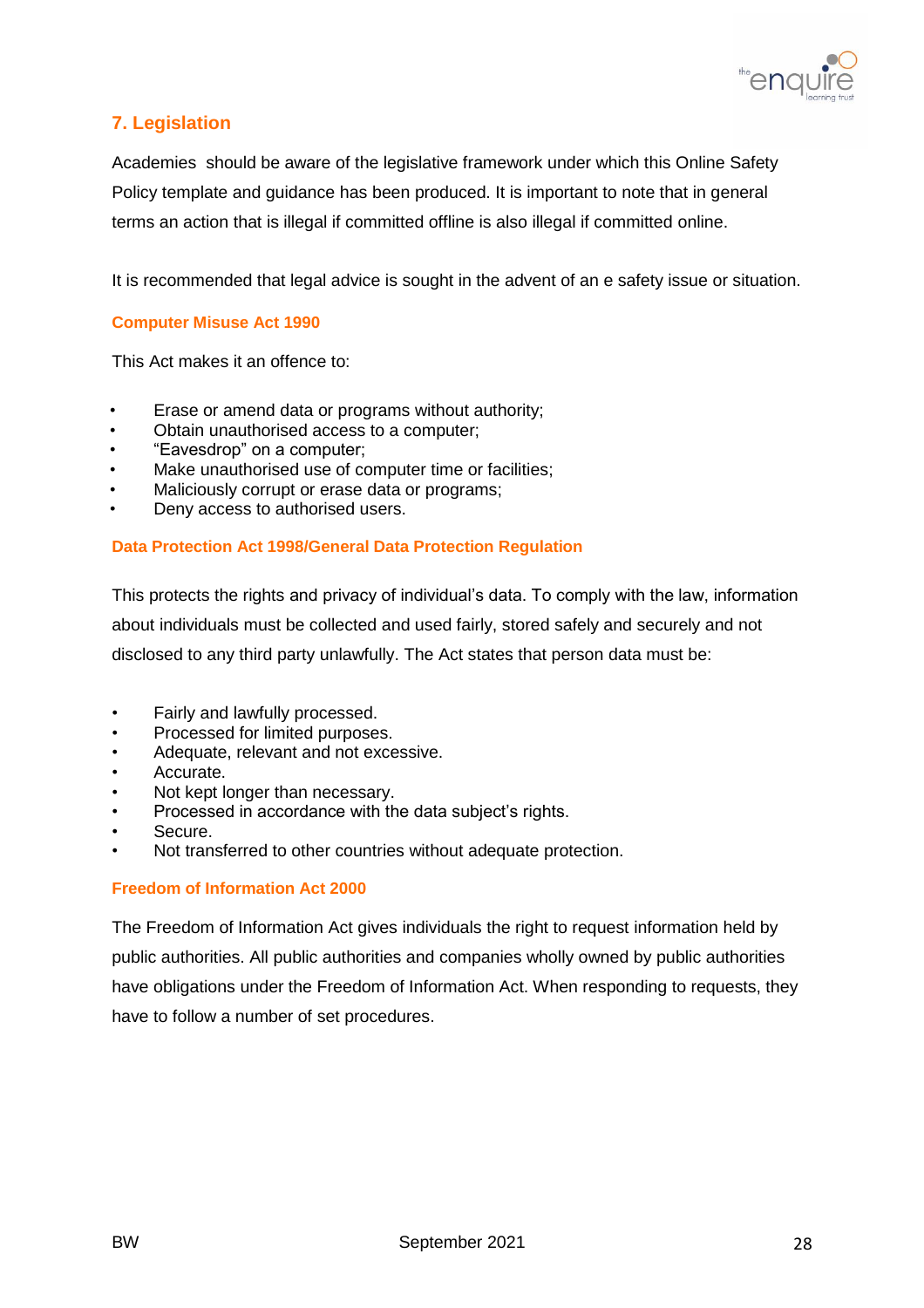

#### **Communications Act 2003**

Sending by means of the Internet a message or other matter that is grossly offensive or of an indecent, obscene or menacing character; or sending a false message by means of or persistently making use of the Internet for the purpose of causing annoyance, inconvenience or needless anxiety is guilty of an offence liable, on conviction, to imprisonment. This wording is important because an offence is complete as soon as the message has been sent: there is no need to prove any intent or purpose.

#### **Malicious Communications Act 1988**

It is an offence to send an indecent, offensive, or threatening letter, electronic communication or other article to another person.

#### **Regulation of Investigatory Powers Act 2000**

It is an offence for any person to intentionally and without lawful authority intercept any communication. Monitoring or keeping a record of any form of electronic communications is permitted, in order to:

- Establish the facts;
- Ascertain compliance with regulatory or self-regulatory practices or procedures;
- Demonstrate standards, which are or ought to be achieved by persons using the system;
- Investigate or detect unauthorised use of the communications system;
- Prevent or detect crime or in the interests of national security;
- Ensure the effective operation of the system.
- Monitoring but not recording is also permissible in order to:
- Ascertain whether the communication is business or personal;
- Protect or support help line employees.
- The academy reserves the right to monitor its systems and communications in line with its rights under this act.

#### **Trade Marks Act 1994**

This provides protection for Registered Trade Marks, which can be any symbol (words, shapes or images) that are associated with a particular set of goods or services. Registered Trade Marks must not be used without permission. This can also arise from using a Mark that is confusingly similar to an existing Mark.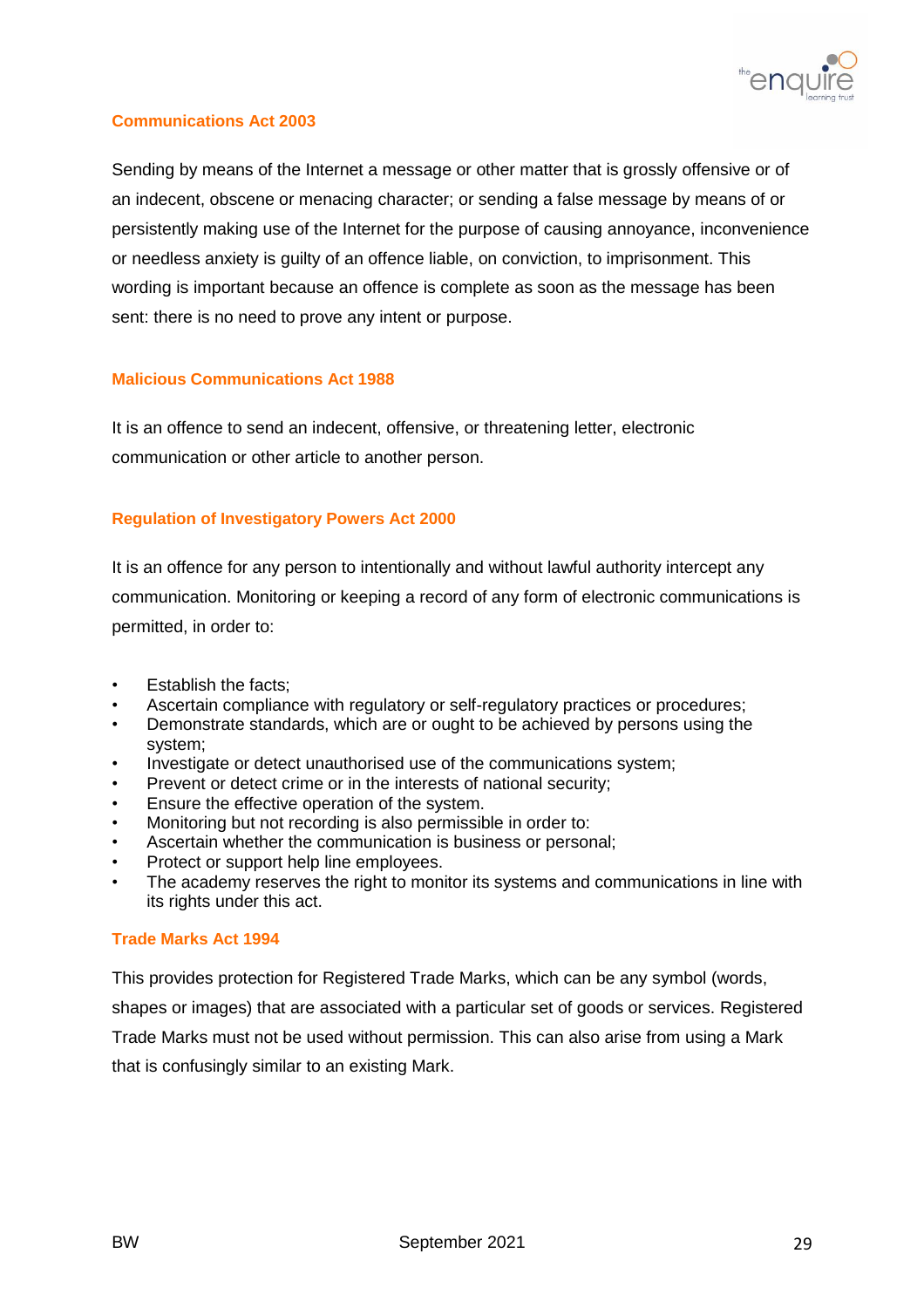

#### **Copyright, Designs and Patents Act 1988**

It is an offence to copy all, or a substantial part of a copyright work. There are, however, certain limited user permissions, such as fair dealing, which means under certain circumstances permission is not needed to copy small amounts for non-commercial research or private study. The Act also provides for Moral Rights, whereby authors can sue if their name is not included in a work they wrote, or if the work has been amended in such a way as to impugn their reputation. Copyright covers materials in print and electronic form, and includes words, images, and sounds, moving images, TV broadcasts and other media (e.g. youtube).

#### **Telecommunications Act 1984**

It is an offence to send a message or other matter that is grossly offensive or of an indecent, obscene or menacing character. It is also an offence to send a message that is intended to cause annoyance, inconvenience or needless anxiety to another that the sender knows to be false.

#### **Criminal Justice & Public Order Act 1994**

This defines a criminal offence of intentional harassment, which covers all forms of harassment, including sexual. A person is guilty of an offence if, with intent to cause a person harassment, alarm or distress, they:

- Use threatening, abusive or insulting words or behaviour, or disorderly behaviour; or
- Display any writing, sign or other visible representation, which is threatening, abusive or insulting, thereby causing that or another person harassment, alarm or distress.

#### **Racial and Religious Hatred Act 2006**

This Act makes it a criminal offence to threaten people because of their faith, or to stir up religious hatred by displaying, publishing or distributing written material which is threatening. Other laws already protect people from threats based on their race, nationality or ethnic background.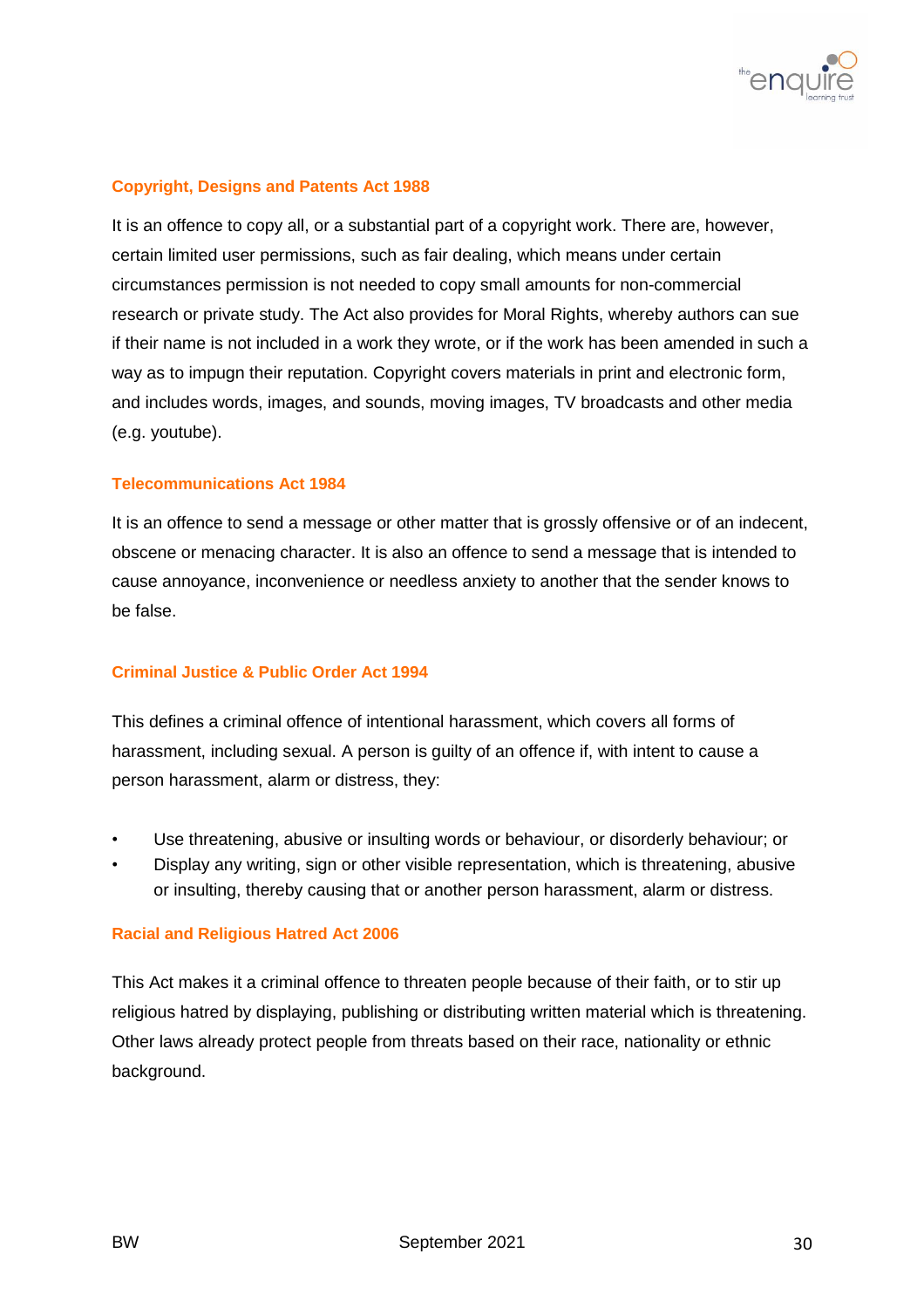

#### **Protection from Harrassment Act 1997**

A person must not pursue a course of conduct, which amounts to harassment of another, and which he knows or ought to know amounts to harassment of the other. A person whose course of conduct causes another to fear, on at least two occasions, that violence will be used against him is guilty of an offence if he knows or ought to know that his course of conduct will cause the other so to fear on each of those occasions.

#### **Protection of Children Act 1978**

It is an offence to take, permit to be taken, make, possess, show, distribute or advertise indecent images of children in the United Kingdom. A child for these purposes is a anyone under the age of 18. Viewing an indecent image of a child on your computer means that you have made a digital image. An image of a child also covers pseudo-photographs (digitally collated or otherwise). A person convicted of such an offence may face up to 10 years in prison

#### **Sexual Offences Act 2003**

A grooming offence is committed if you are over 18 and have communicated with a child under 16 at least twice (including by phone or using the Internet) it is an offence to meet them or travel to meet them anywhere in the world with the intention of committing a sexual offence. Causing a child under 16 to watch a sexual act is illegal, including looking at images such as videos, photos or webcams, for your own gratification. It is also an offence for a person in a position of trust to engage in sexual activity with any person under 18, with whom they are in a position of trust. (Typically, teachers, social workers, health professionals, connexions employees fall in this category of trust). Any sexual intercourse with a child under the age of 13 commits the offence of rape.

#### **Public Order Act 1986**

This Act makes it a criminal offence to stir up racial hatred by displaying, publishing or distributing written material which is threatening. Like the Racial and Religious Hatred Act 2006 it also makes the possession of inflammatory material with a view of releasing it a criminal offence. Children, Families and Education Directorate page 38 April 2007.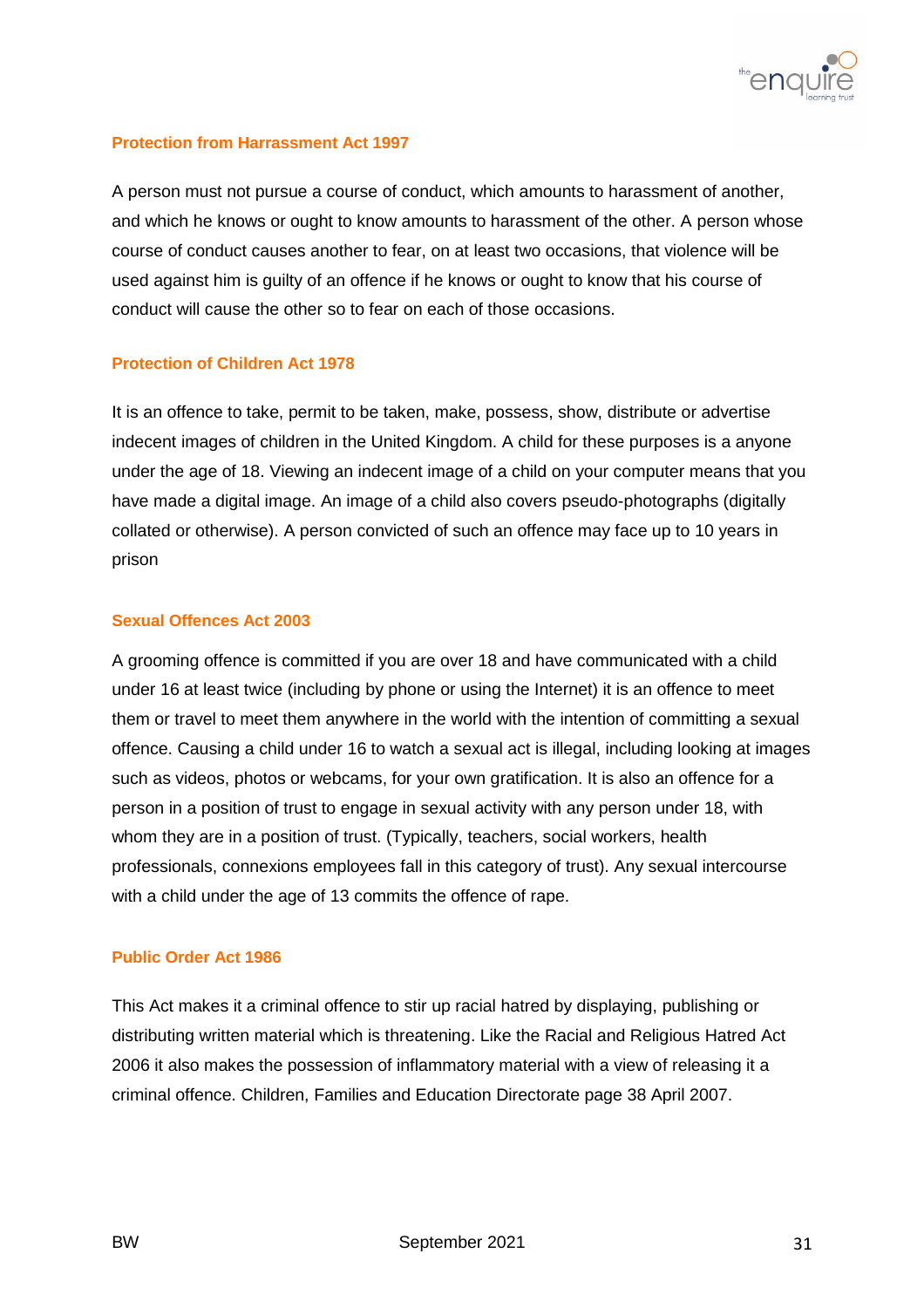

#### **Obscene Publications Act 1959 and 1964**

Publishing an "obscene" article is a criminal offence. Publishing includes electronic transmission.

#### **Human Rights Act 1998**

This does not deal with any particular issue specifically or any discrete subject area within the law. It is a type of "higher law", affecting all other laws. In the academy context, human rights to be aware of include:

- The right to a fair trial
- The right to respect for private and family life, home and correspondence
- Freedom of thought, conscience and religion
- Freedom of expression
- Freedom of assembly
- Prohibition of discrimination
- The right to education

These rights are not absolute. The academy is obliged to respect these rights and freedoms, balancing them against those rights, duties and obligations, which arise from other relevant legislation.

#### **The Education and Inspections Act 2006**

Empowers Principal/teachers, to such extent as is reasonable, to regulate the behaviour of pupils / pupils when they are off the academy site and empowers members of employees to impose disciplinary penalties for inappropriate behaviour.

#### **The Education and Inspections Act 2011**

Extended the powers included in the 2006 Act and gave permission for Principal/teachers (and nominated employees) to search for electronic devices. It also provides powers to search for data on those devices and to delete data.

(see template policy in these appendices and for DfE guidance [http://www.education.gov.uk/academys/pupilsupport/behaviour/behaviourpolicies/f0076897/s](http://www.education.gov.uk/schools/pupilsupport/behaviour/behaviourpolicies/f0076897/screening-searching-and-confiscation) [creening-searching-and-confiscation\)](http://www.education.gov.uk/schools/pupilsupport/behaviour/behaviourpolicies/f0076897/screening-searching-and-confiscation)

#### **The Protection of Freedoms Act 2012**

Requires academies to seek permission from a parent/carer to use Biometric systems